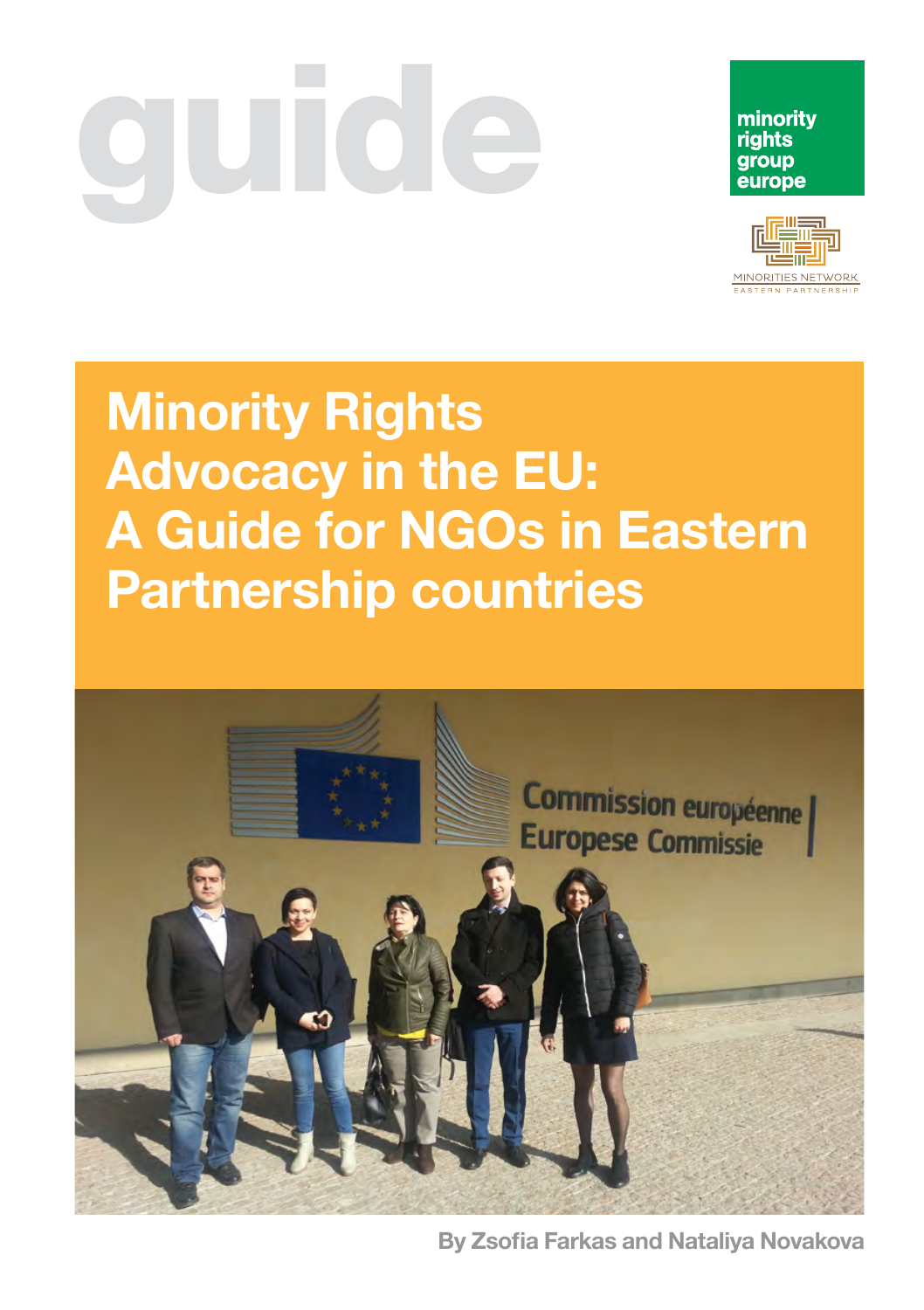This publication has been produced with the assistance of the European Union and the International Visegrad Fund. The contents of this document are the sole responsibility of Minority Rights Group Europe and can in no way be taken to reflect the views of the European Union.

**Visegrad Fund** 



Minority Rights Group International (MRG) is a non-governmental organization (NGO) working to secure the rights of ethnic, religious and linguistic minorities worldwide, and to promote cooperation and understanding between communities. MRG has consultative status with the United Nations Economic and Social Council (ECOSOC), and observer status with the African Commission on Human and Peoples' Rights. MRG is registered as a charity, no. 282305, and is a company limited by guarantee in the UK, no. 1544957.

Authors:

Zsófia Farkas is the Managing Director of Minority Rights Group Europe and has been working on European advocacy for years.

Natalyia Novakova works as a researcher for MRGE.

ISBN 978-1-907919-77-0 This guide is published as a contribution to public understanding. The text does not necessarily represent in every detail the collective view of MRG or its partners. Copies of this guide are available online at www.minorityrights.org and www. minorities-network.org

Copies can also be obtained from Minority Rights Group Europe Budapest office. Address: 68 Ulloi ut, Budapest 1082, Hungary.

Cover page: Georgian minority organizations advocacy visit at the European Commission in Brussels, 2015 Credit: MRG

Minority Rights Group Europe, 2015 All rights reserved

This publication has been produced by the the Eastern Partnership (EaP) Minorities Network. The network so far unites about 80 minority organizations and civil society leaders across Azerbaijan, Armenia, Belarus, Georgia, Moldova and Ukraine. EaP Minorities Network is open to activists and civil society organizations, including ethnic, linguistic, national, religious minorities, indigenous peoples and visible minority communities.

We believe that minorities play a crucial role in contributing to building pluralistic and democratic states based on human rights and fundamental freedoms and we want to give them a voice and see their opinions reflected within the Eastern Partnership process.

More about the network: [www.minorities-network.org](http://www.minorities-network.org) and [www.facebook.com/EasternPartnershipMinoritiesNetwork](https://www.facebook.com/EasternPartrnershipMinoritiesNetwork/?fref=ts)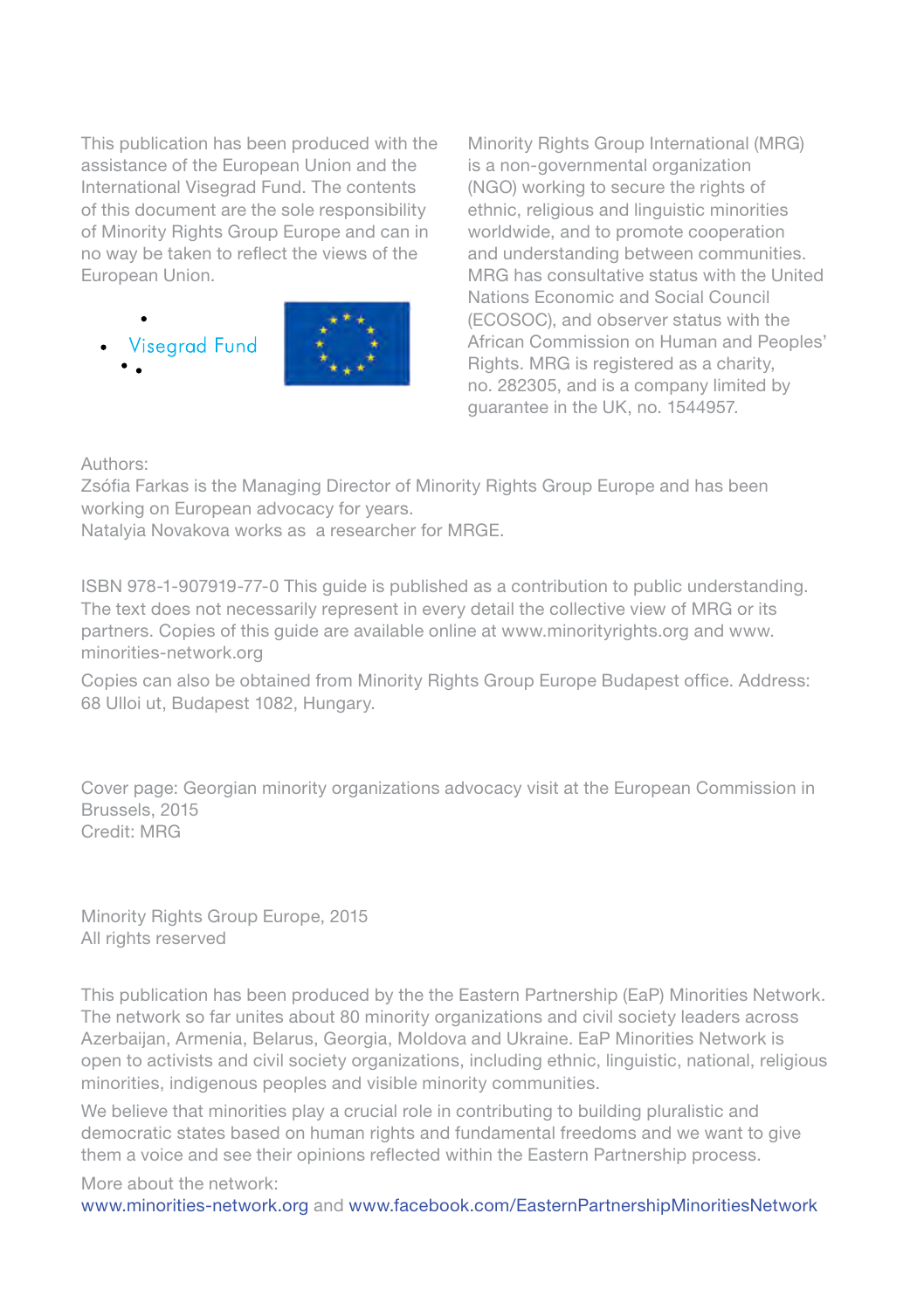# Abbreviations

| AA             | <b>Association Agreement</b>                                             |
|----------------|--------------------------------------------------------------------------|
| <b>COREPER</b> | <b>Permanent Represen tatives Committee</b>                              |
| <b>CSF</b>     | <b>Civil Society Forum</b>                                               |
| <b>DG</b>      | Directorate General                                                      |
| <b>EC</b>      | <b>European Commission.</b>                                              |
| EaP            | <b>Eastern Partnership</b>                                               |
| <b>EEAS</b>    | <b>European External Action Service</b>                                  |
| <b>EIDHR</b>   | <b>European Instrument or Democracy</b><br>and Human Rights              |
| <b>ENP</b>     | <b>European Neighbour hood Policy</b>                                    |
| <b>ENPI</b>    | <b>European Neighbour hood and Partnership Instrument</b>                |
| <b>ENI</b>     | European Neighbour hood Instrument                                       |
| <b>ENGO</b>    | European non-governmental organization                                   |
| EU             | <b>European Union</b>                                                    |
| <b>FCNM</b>    | <b>Framework Convention for the Protection</b><br>of National Minorities |
| <b>INGO</b>    | International non-governmental organization                              |
| <b>MEP</b>     | <b>Member of the European Parliament</b>                                 |
| <b>MRG</b>     | <b>Minority Rights Group International</b>                               |
| <b>NGO</b>     | Non-governmental organization                                            |
| <b>OSCE</b>    | Organisation for Security and Co-operation in Europe                     |
| <b>UN</b>      | <b>United Nations</b>                                                    |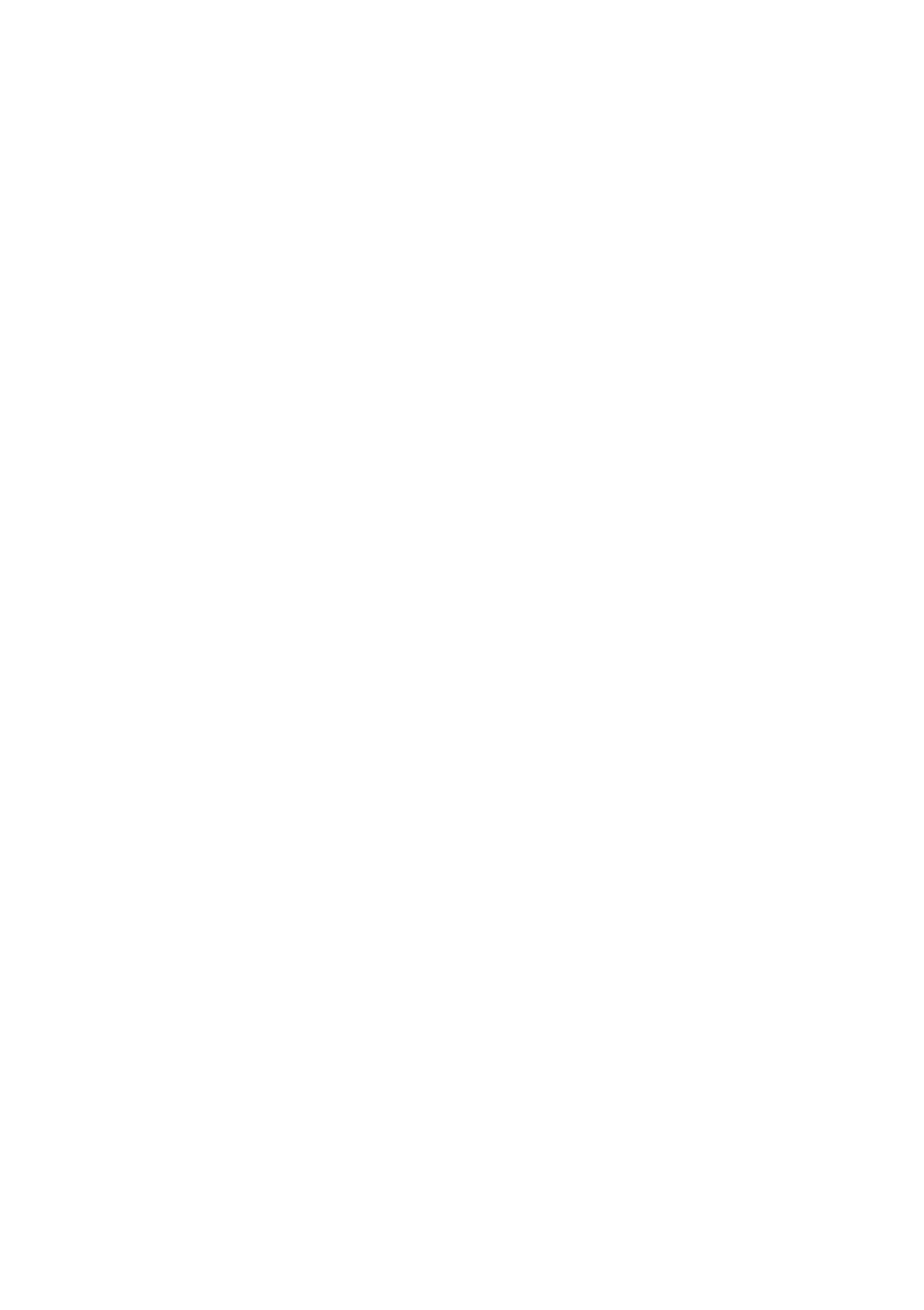# Introduction

Over recent years, the European Union (EU) has become the most influential player in the Eastern Partnership countries (EaP). It is both a prominent development actor and a relevant political force in the region. For EaP countries' minorities this is a particularly hopeful process; with some EaP countries successfully signing Association Agreements with the EU, this relationship provides both the carrot and the stick for the states to put their international commitments into practice and effectively improve the situation of their minorities.

In the course of Minority Rights Group International's (MRG's) work with partner minority and human rights non-governmental organizations (NGOs), the need was articulated for the publication of a guide to the EU for minorities. This was explained by the lack of a minority-specific tool for approaching the EU, and the fact that both general and NGO-specific knowledge on the EU is lacking among NGO practitioners as the EU still remains a distant and complex entity.

In response to this need, this publication, *Minority Rights Advocacy in the EU: A Guide for NGOs in the Eastern Partnership Countries* was conceived, with the aim of empowering minority and human rights activists from EaP countries to advocate successfully in the EU for the effective inclusion of minority issues in their country, and the protection and promotion of minority rights in the region. The guide is published in the framework of the EaP Minorities Network (ENPI/2012/304-332) EU-funded project. A number of guides published by MRG and other NGOs, which also systematically discuss advocacy opportunities and strategies within related international fora, are available at [www.minorityrights.org](http://www.minorityrights.org)

This publication is about minority rights advocacy in the institutional setting of the EaP and the EU. It comprises three sections. The first focuses briefly on the definition of advocacy in general and minority rights advocacy in particular from an NGO perspective in the EU setting. The second maps out the institutional framework in which advocacy takes place, assesses advocacy opportunities in the EU institutional setting in more detail, considering the major EU institutions together with the related national actors, and suggests appropriate advocacy strategies for each institution (the European Parliament, the Council of the European Union, the European Commission [EC], European External Action Service and Civil Society Forum, EU Delegations and EU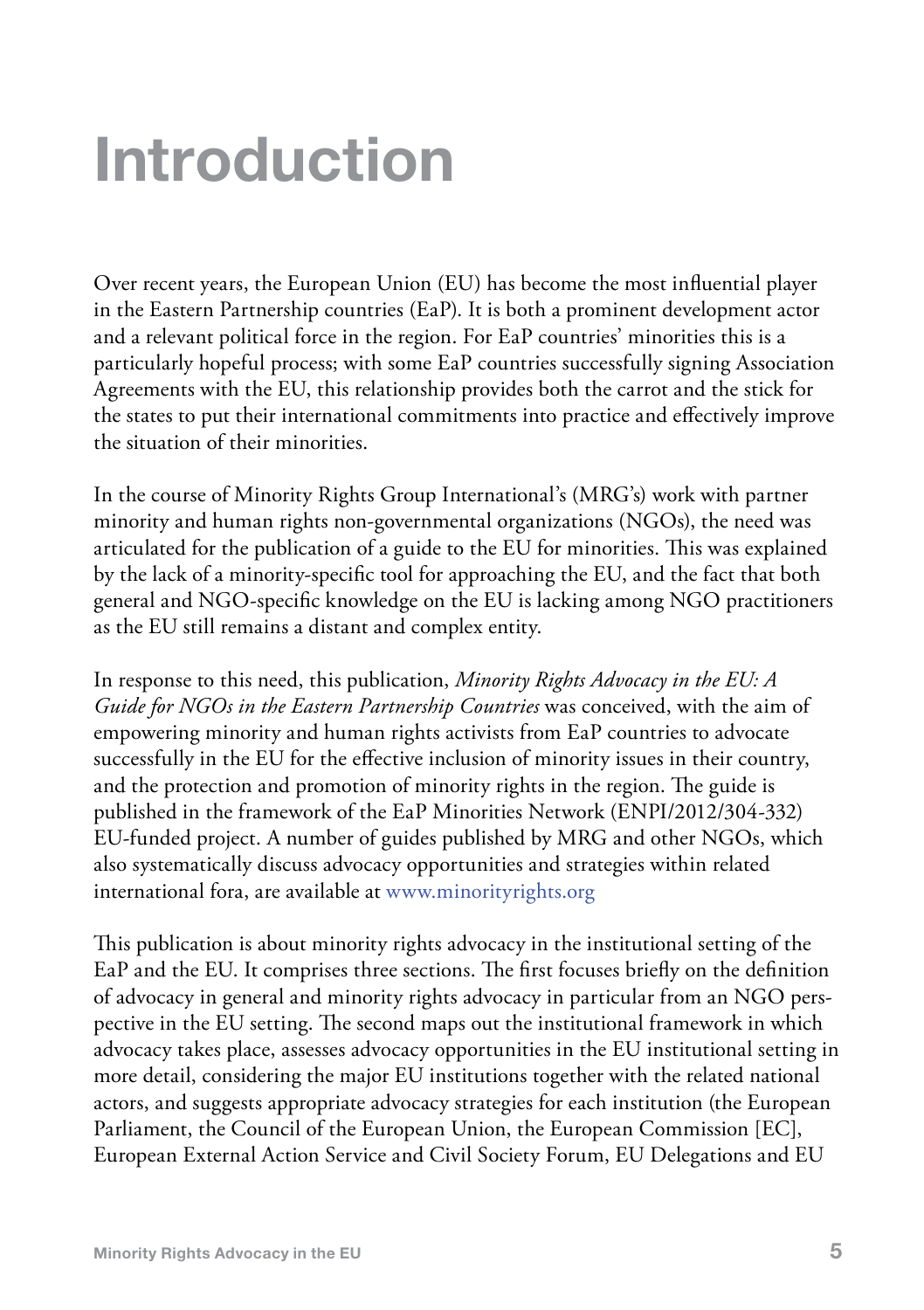member states' embassies in the countries). Finally it lists contacts and resources for successful advocacy in the third section.

This guide refers to minority rights and minorities, much-contested concepts which lack a universally accepted definition. Thus a few words about the terminology are in order here. For the purpose of this guide, 'minorities' refers to non-dominant ethnic, national, religious and linguistic groups in a state, whose members show, if only implicitly, a sense of solidarity directed towards preserving their culture, traditions, religion or language.<sup>1</sup>

Minority rights go much beyond the minimum understanding of culture and language. In MRG's view, minority rights are based on four key pillars:

- (1) protection of existence
- (2) protection and promotion of identity
- (3) non-discrimination
- (4) effective participation.

It is the hope of MRG and the authors that this guide will serve as a useful resource for minority rights advocates from EaP countries in their effort to mainstream minority rights in the relationship with the EU, thus contributing to change and the improvement of the position of the most vulnerable groups in their societies.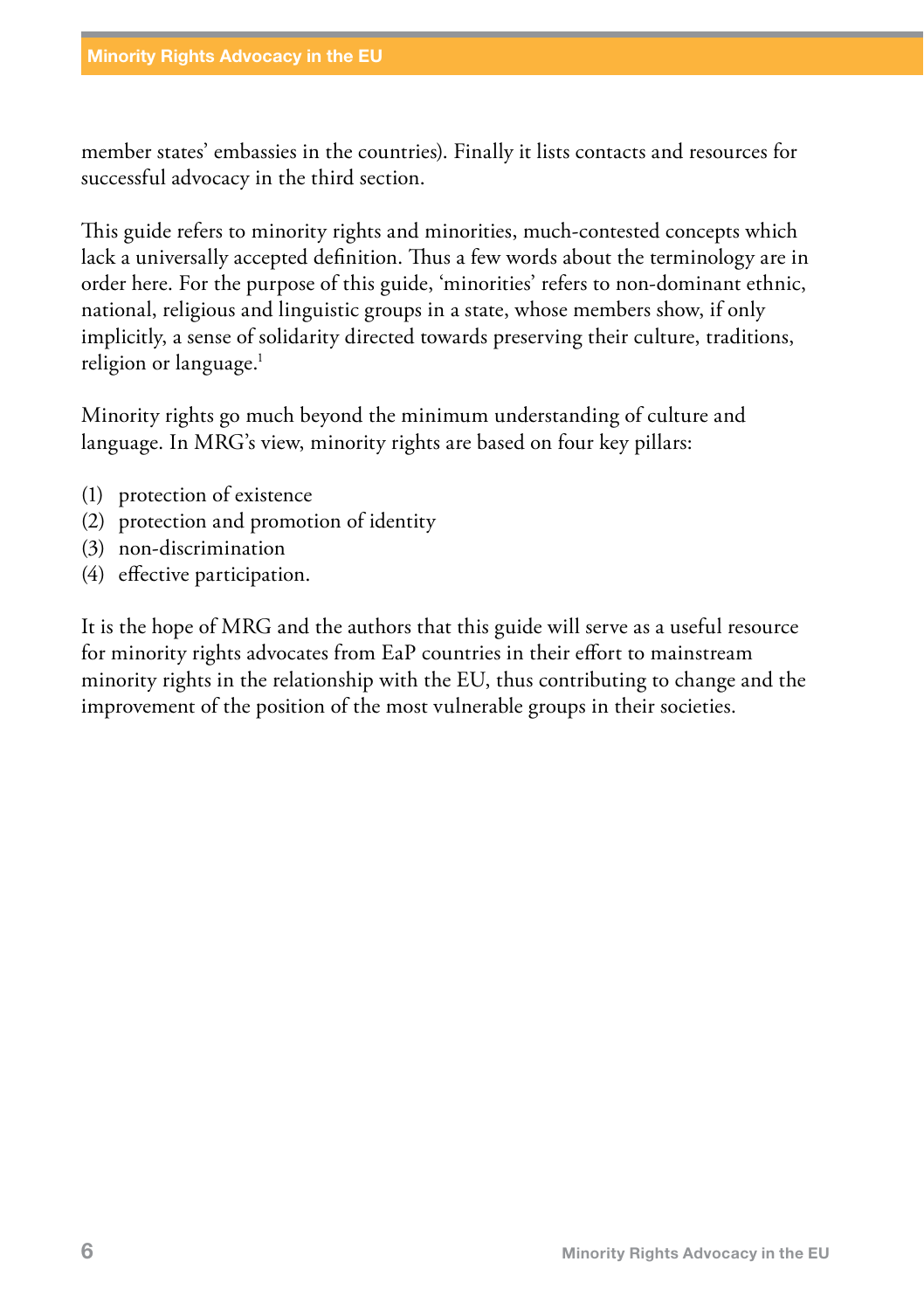# 1. Minority rights advocacy in the EU

## 1. 1. What is advocacy? A working definition of minority rights advocacy

The term 'advocacy'2 was originally associated with a legal representative who spoke on behalf of a client in a court of law. Today, advocacy is understood in many different ways by organizations and individuals. In general, advocacy refers to *systematic action for social change*. It may include speaking, writing or acting in support of a cause, demanding a change to benefit the lives of many or simply focusing on legal and policy reform. A wide range of approaches to advocacy have been developed by NGOs. These approaches are informed by different values and ideas about how power and politics operate and how social change occurs, and they pursue different goals.

There is no single definition of advocacy. Therefore, organizations carrying out advocacy find it useful and efficient to agree on their own working definitions. This has helped them in planning their advocacy activities and enhanced their transparency, public accountability and credibility.

Working definitions of advocacy can be generally, but not exclusively, centred on the following questions:

- (1) What is advocacy for?
- (2) Who does it?
- (3) Where is it located?
- (4) What major strategies are applied?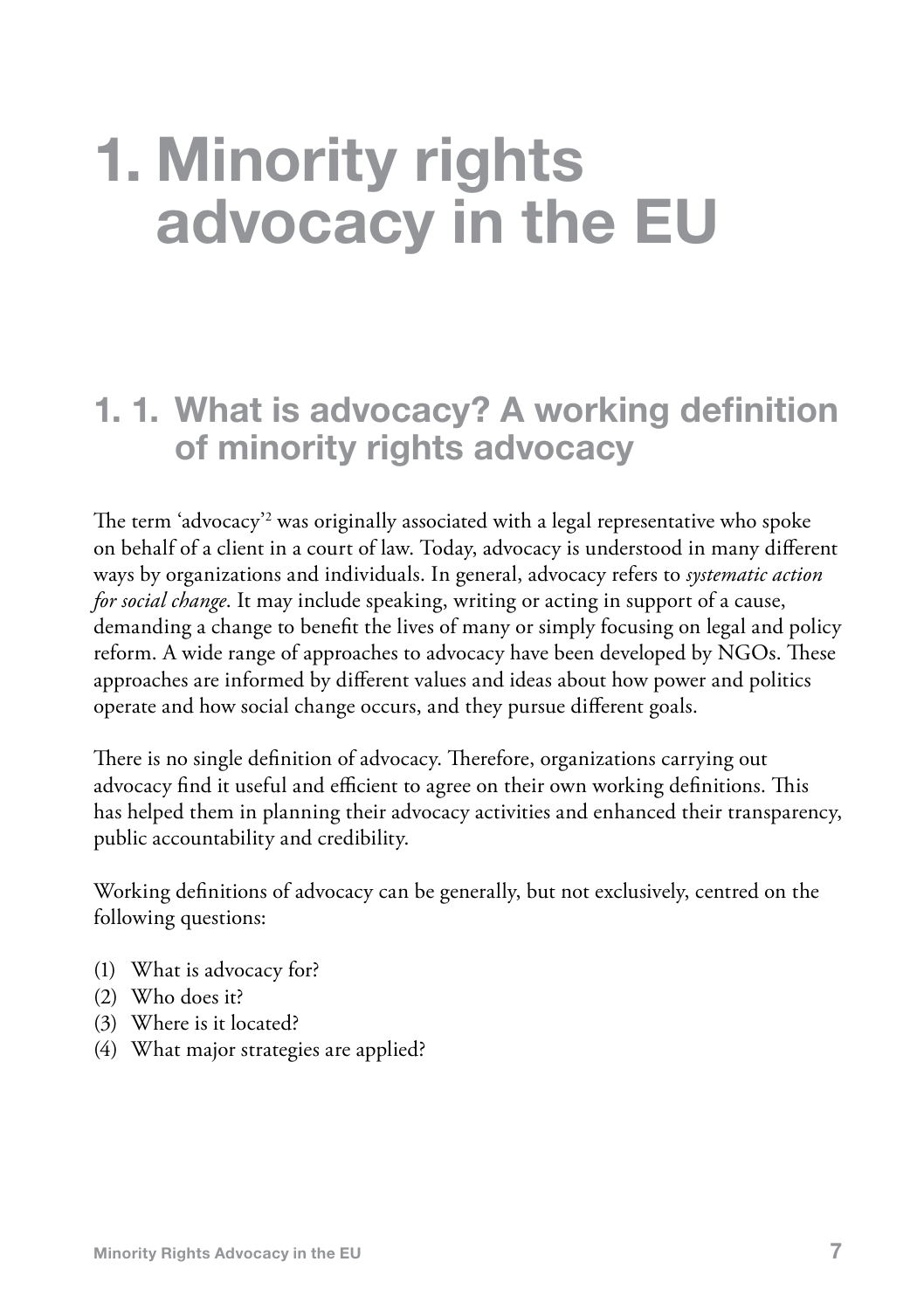#### What is advocacy for?

Advocacy can aim to achieve *changes in legislation, policy and practice* of a wide range of organizations, including governmental, supra-national or intergovernmental ones, and more; it can pursue *changes in the social, political and legal environment* in order to make it more transparent and participatory; it can be focused on *changes in the attitudes and behaviour* of certain groups or the general public.

*Minority rights advocacy* aims at all the above listed changes. Building on the legitimacy of human rights gained through the United Nations (UN) and regional conventions, it works to:

- implement existing minority rights and expand them to respond to new forms of discrimination and indignity;
- create institutional/formal channels of minority involvement in the process of changing legislation, policies and practices making the process of decision-making and implementation more participatory;
- change majority–minority relations through transforming public attitude and behaviour

#### Who does it?

This question is, in fact, about participatory advocacy. It relates to the way advocates see the role of their 'client group' in the management of their own affairs in a given political context.

Depending on the level of participation of the 'client group' in the advocacy process, three types of advocacy are distinguished, namely:

- advocacy done *for* the relevant people
- advocacy done *with* the relevant people
- and advocacy done *by* the relevant people themselves.

The choice of approach very much depends on the given political circumstances. However, in general, advocacy done *by* the relevant people is considered to be the most empowering scenario since, in this case, those who participate make decisions and choices. The proponents of *participatory advocacy* hold that stakeholders or relevant rights-holders need to be involved in the advocacy process through clear and transparent processes whatever their level of participation.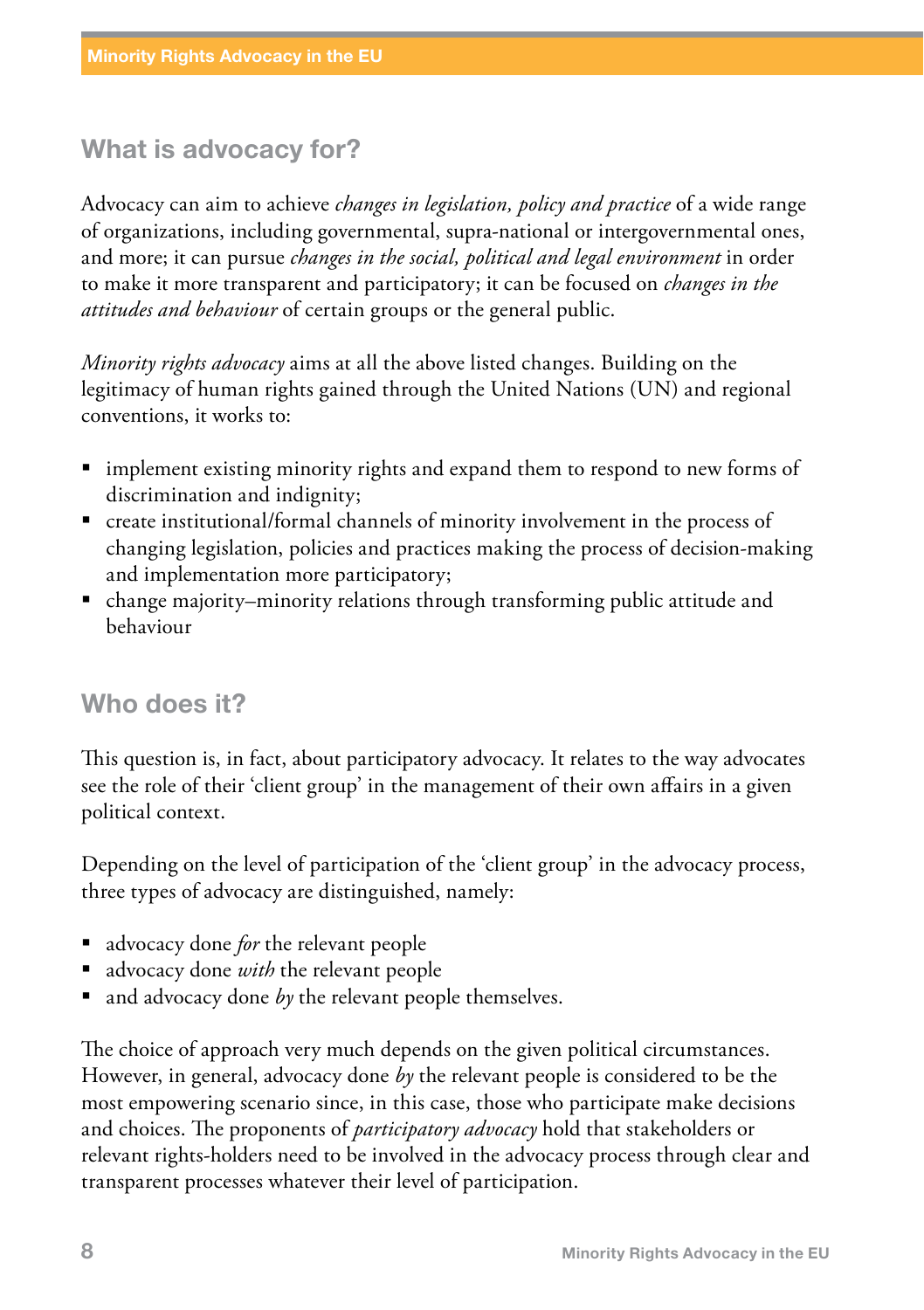By definition, *minority rights advocacy* has to be participatory as participation is a minority right. Participation can be of different levels ranging from gathering and passing on information through consultation, collaboration to empowerment, and it has to be based on the maximum possible involvement of minorities under the given political circumstances.

#### Where is it located?

This question is about the multiple levels of advocacy, including local, national, regional and global. Today, most advocacy activities are carried out on more than one level of policy making as the various levels are closely interconnected. This multi-level advocacy entails multi-layered systems of communication and feedback to make sure that input is included from all levels. For instance, global-level advocacy has to include local input to maintain its credibility and relevance.

Effective *minority rights advocacy* is multi-level as it is about the national and local implementation of regional and global standards, as well as about local and national minority input into regional and global standard-setting.

#### What major approaches and methods are applied?

NGOs use two major approaches to advocacy, namely: *direct policy influence* and *capacity-building in advocacy*. Within each approach, a mix of methods is used.

Direct policy influence aims at changes in policy, legislation or procedures, as well as their implementation. It uses lobbying, campaigning, education and awarenessraising, as well as consultancy. Capacity-building aims at developing the capacity of other groups and organizations to influence policy themselves. This can involve, among others, supporting and strengthening grassroots organizations, networks and movements, as well as facilitating debates between policy-makers and citizens or interest groups.

Minority rights advocacy embraces both directly influencing policy and capacity-building as non-dominant minorities are politically marginalized and economically deprived, and solidarity and assistance is needed to restore social justice in their countries.

A somewhat simplified working definition of minority rights advocacy for the purpose of this guide could be summarized as follows: *Minority rights advocacy acts for the*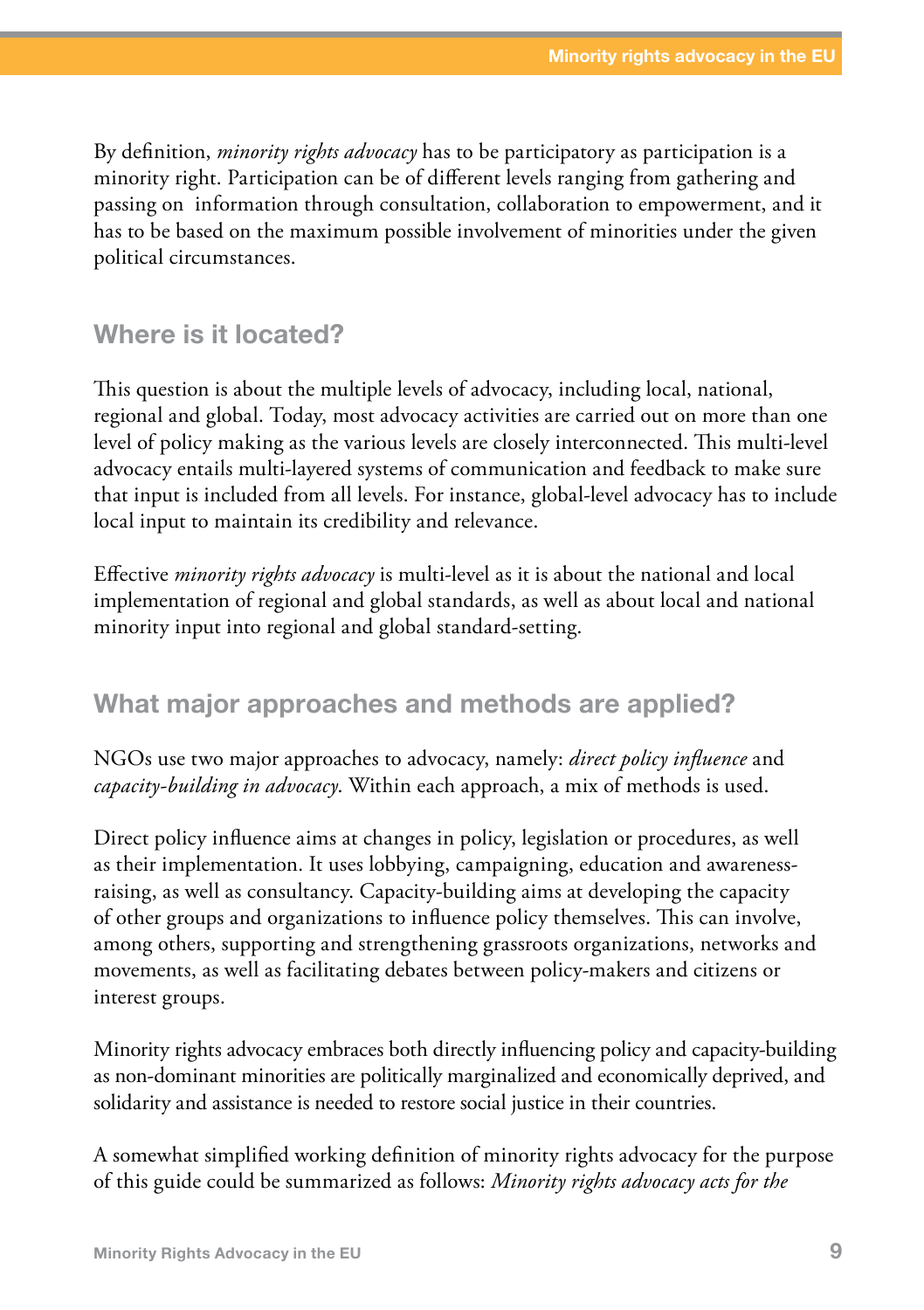*implementation and expansion of minority rights through participatory lobbying and campaigning as well as capacity-building for the benefit of non-dominant minority groups at all levels of government including local, national and international levels.*

Having reached a working definition of minority rights advocacy, the major stages of designing an advocacy plan can be looked at. These are as follows:

- (1) *Identify the issue* by answering the question: What is the problem that needs to be addressed through advocacy?
- (2) *Understand and analyse the problem* by looking at the root causes and effects of a problem.
- (3) *Draft the aims and objectives* by answering the question: What do you want to change?
- (4) *Understand the advocacy environment* by: (a) identifying all stakeholders who will be affected including your allies and opponents and (b) identifying your target audience who can make the changes laid out in your objectives.
- (5) *Identify your capacity* by answering the question: What resources and skills do you have and what are your limitations?
- (6) In the light of previous analysis: *review and finalize your aims and objectives*.
- (7) *Devise your plan*: draft a written advocacy plan to set out: your goal and objectives; activities, including monitoring and evaluation; the timeline; the budget; the risks and assumptions involved.
- (8) *Put your plan into practice and monitor as well as adjust your plan*.
- (9) *Evaluate!*

## 1. 2. NGO advocacy in the EU: opportunities and distinctive features

The emergence of a civil society at the European level is connected to the development of the 'political union' initiated by the Maastricht Treaty in 1992 as more policy areas of great importance to citizens were transferred to the European level. This generated the need for civil society groups to engage at a new level. Over the last decade many NGOs have organized themselves as European networks, providing input for the European policy-making process. NGOs and regional networks from EaP countries have established, or soon will establish, their own representation or join forces with existing alliances to carry out advocacy at the supra-national institutions of the EU such as the Eastern Partnership Civil Society Forum Secretariat in Brussels.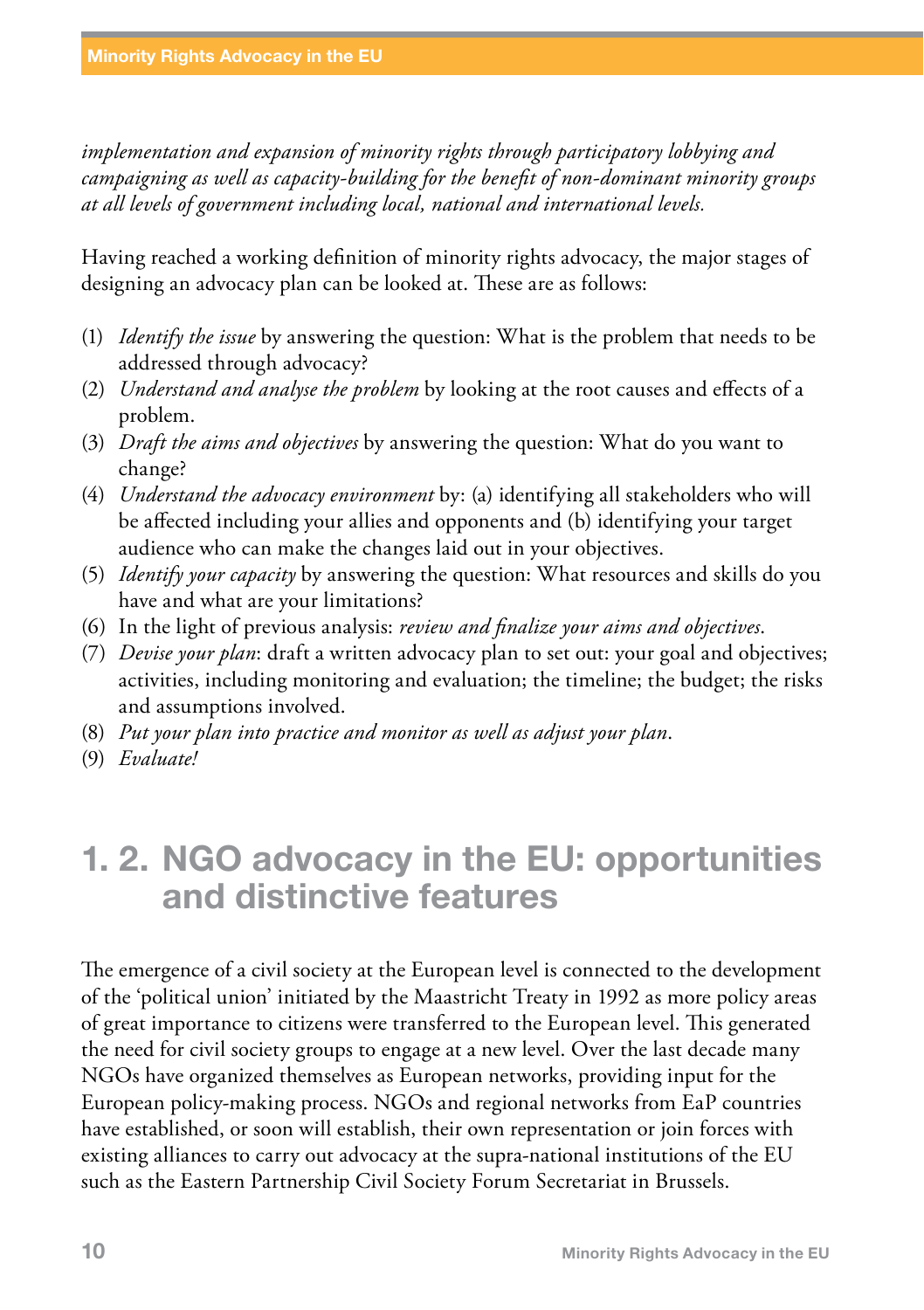#### The major institutional setting of advocacy

The unique system of multi-level governance of the EU presents NGOs with a vast number of advocacy opportunities. The following table lists the major relevant institutions in their multiple locations.3

| <b>Institutions</b>                                           | <b>Brussels, Strasbourg,</b>                                                                                                                                                                                 | <b>Member states</b>                                                                                                                                                                                                                                                                                   | <b>EaP countries</b>                                                                                       |  |
|---------------------------------------------------------------|--------------------------------------------------------------------------------------------------------------------------------------------------------------------------------------------------------------|--------------------------------------------------------------------------------------------------------------------------------------------------------------------------------------------------------------------------------------------------------------------------------------------------------|------------------------------------------------------------------------------------------------------------|--|
| <b>Locations</b>                                              | Luxembourg                                                                                                                                                                                                   |                                                                                                                                                                                                                                                                                                        |                                                                                                            |  |
| EU<br><b>institutions</b>                                     | European Parliament<br>■<br>European Council<br>Council of the<br>European Union<br>European Commission<br>European Court of<br>■<br>Justice<br>■ the European Central<br>Bank<br>the Court of Auditors<br>■ |                                                                                                                                                                                                                                                                                                        | <b>EU Delegations</b>                                                                                      |  |
| <b>National</b><br><b>institutions</b><br>of member<br>states | Permanent<br>п<br>representations of<br>member states to the<br>EU                                                                                                                                           | Relevant<br>■<br>departments of<br>foreign ministries or<br>ministries dealing<br>with European issues<br>and human rights,<br>as well as cultural<br>ministries and justice<br>and home affairs<br>Agencies or<br>■<br>governmental<br>departments dealing<br>with minority issues<br>and development | Embassies of EU<br>П<br>member states                                                                      |  |
| NGOs                                                          | Minority rights ENGOs<br>■<br>(European NGOs)<br>Human rights ENGOs<br>■<br><b>Development ENGOs</b>                                                                                                         | Minority rights<br>■<br><b>INGOs (international</b><br>NGO <sub>s</sub> )<br>■ Human rights INGOs<br>Development INGOs                                                                                                                                                                                 | Minority rights<br>ш<br><b>NGOs</b><br>Human rights<br>п<br><b>NGOs</b><br>Development<br>■<br><b>NGOs</b> |  |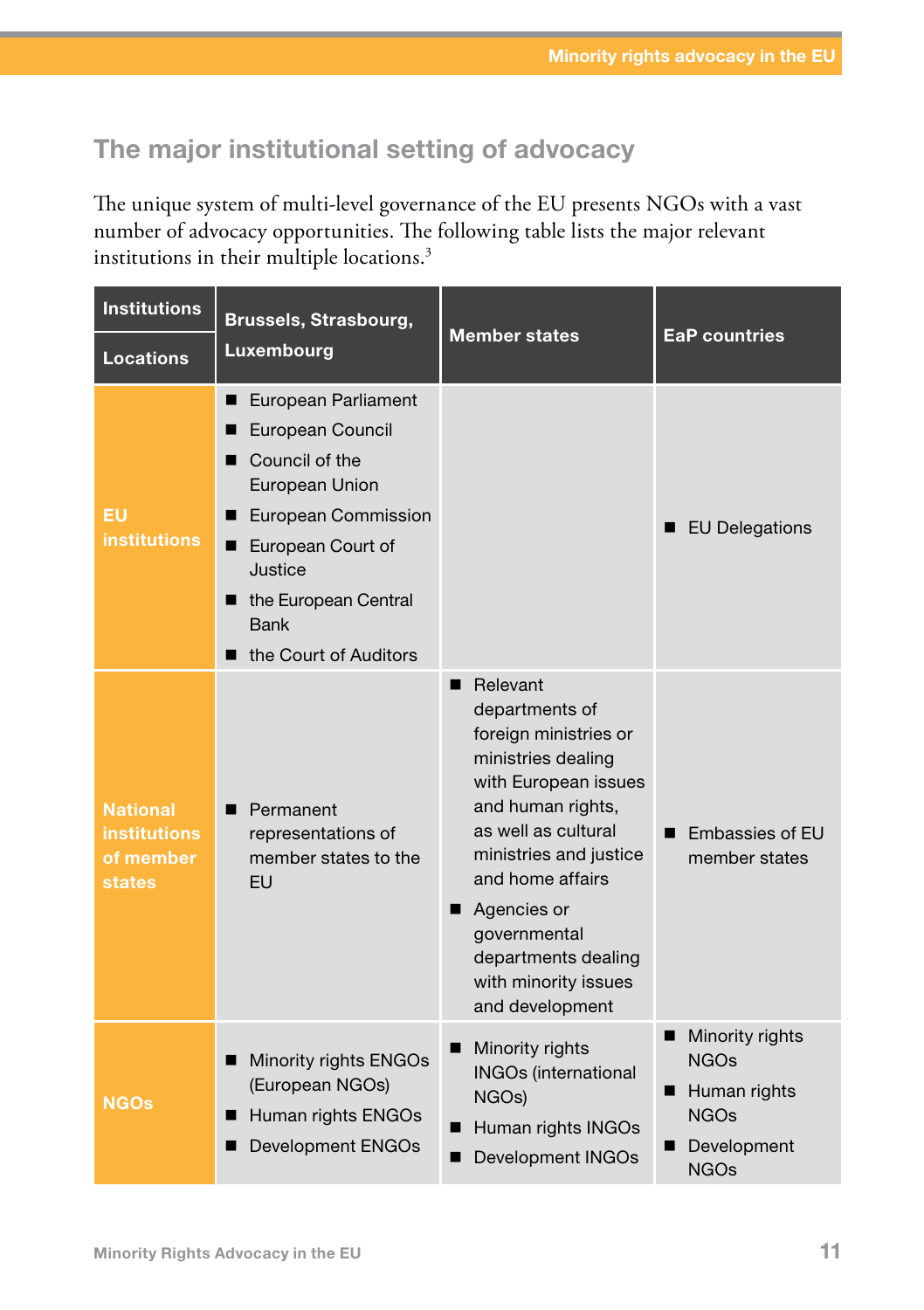#### Distinctive features of advocacy in the EU and recommended strategies

Advocates need to develop an excellent understanding of the EU's complex system of policy-making and legislative procedure to be able to identify the specific challenges it poses and address them in their strategies. Some of the recommended advocacy strategies emanating from the distinctive features of the EU system of governance are:

| <b>Distinctive features of the</b><br>EU system of governance                                                                                                 | Recommended advocacy strategies4                                                                                                                                                                                                                                                                                                                                                                                                                                                                                                                                                                                                                                                                                                                                                                                                                                                                                                                          |  |
|---------------------------------------------------------------------------------------------------------------------------------------------------------------|-----------------------------------------------------------------------------------------------------------------------------------------------------------------------------------------------------------------------------------------------------------------------------------------------------------------------------------------------------------------------------------------------------------------------------------------------------------------------------------------------------------------------------------------------------------------------------------------------------------------------------------------------------------------------------------------------------------------------------------------------------------------------------------------------------------------------------------------------------------------------------------------------------------------------------------------------------------|--|
| It is multi-level: national,<br>supra-national and<br>sometimes sub-national<br>agencies share decision-<br>making powers in one<br>policy field              | Map out a decision-making process from the<br>■<br>very beginning to its end. In this process, national<br>and EU institutions have to be handled together,<br>simultaneously, not separately or sequentially.<br>Understand the relationship between process and<br>policy outcome and target the right people at the right<br>time and at the right segment of the decision-making<br>process.<br>Third-country nationals have to build up strong working<br>relations with relevant EU member states' officials to<br>effectively influence the decision-making process.                                                                                                                                                                                                                                                                                                                                                                               |  |
| There is a high degree of<br>functional segmentation<br>that results in different<br>policy-making patterns and<br>styles across the various<br>policy fields | Study the decision-making process, style and culture<br>of each segment (Directorate-General or Parliamentary<br>Committee, for instance).<br>■ Identify and make use of the imperfect communications<br>characteristic within and between EU institutions.<br>Remember that there are important distinctions between<br>the three categories of EU decision-makers, namely<br>European Commission (EC) officials are bureaucrats<br>representing EU interests; the Council of the European<br>Union is mainly populated by diplomats who promote<br>national interests; Members of the European Parliament<br>(MEPs) are politicians accountable to their constituency.<br>However, all three types of decision-makers tend to<br>prefer face-to-face meetings over lunch briefings or<br>other forms of casual advocacy. They also highly value<br>written briefings, conferences, seminars, workshops and<br>site visits, albeit to different degrees. |  |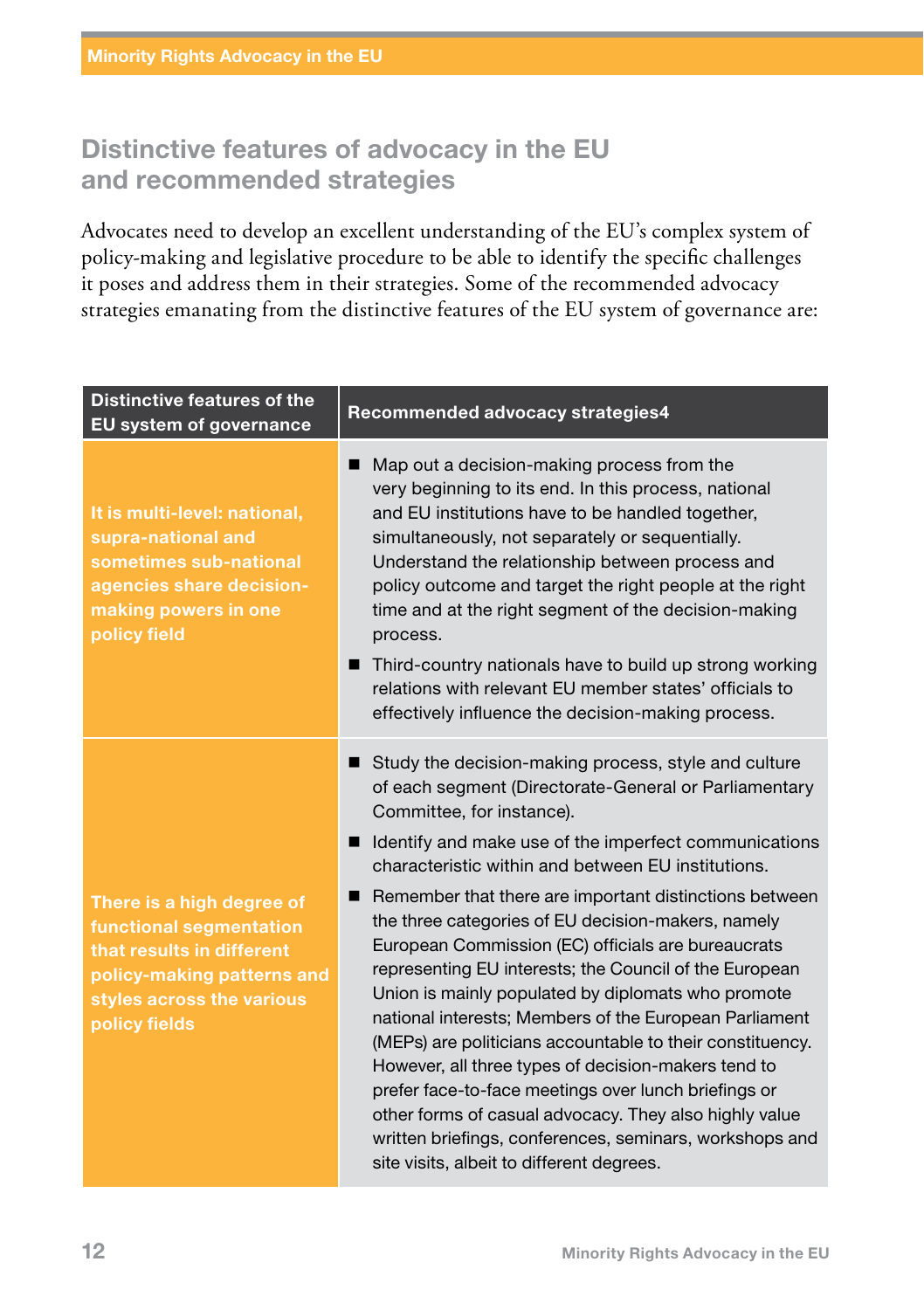| <b>Distinctive features of the</b><br>EU system of governance                                                                                                 | Recommended advocacy strategies4                                                                                                                                                                                                                                                                                                                                                                                                                                     |
|---------------------------------------------------------------------------------------------------------------------------------------------------------------|----------------------------------------------------------------------------------------------------------------------------------------------------------------------------------------------------------------------------------------------------------------------------------------------------------------------------------------------------------------------------------------------------------------------------------------------------------------------|
| The political debate is<br>essentially based on<br>expert knowledge rather<br>than political argument to<br>try to persuade a broad<br><b>European public</b> | Base your positions on facts rather than emotions. This<br>requires well-crafted arguments supported by robust<br>data coupled with an analysis of opposing views.<br>Prepare well-focused and short briefing materials, and<br>make sure you relate your data to the relevant social<br>and political choices that decision-makers must face.<br>Bear in mind that politicians and officials make their<br>choices in different contexts (political and technical). |
| There is a strong legal<br>dimension that has a<br>marked influence on the<br>policy process                                                                  | Be familiar with the EU law and legislative procedures,<br>and look for legal rules to achieve your objectives.                                                                                                                                                                                                                                                                                                                                                      |
| There is constant and<br>rather speedy decision-<br>making                                                                                                    | If you cannot be in Brussels constantly, empower<br>those NGOs that are based there to represent of your<br>issues. Search for allies and become part of coalitions<br>whenever possible.                                                                                                                                                                                                                                                                            |
| It is a fairly transparent<br>system, or at least it is<br>much more transparent<br>than most national<br>administrations                                     | Be clear about who you are and whom you represent.<br>Make sure you can evidence your representativity.                                                                                                                                                                                                                                                                                                                                                              |
| It is a system that manages<br>diversity in culture,<br>language and thought                                                                                  | Recognize this and where possible use it to your<br>advantage.                                                                                                                                                                                                                                                                                                                                                                                                       |

Finally, it is important to recall that advocacy at the supra-national level cannot be divorced from national and local-level advocacy. Brussels-based advocacy makes sense as an integral part of an intervention strategy that can strongly link the local level with the national, supra-national and international contexts, and ensures that all results achieved at various levels are conducive to reasonable impacts on the lives of the ultimate beneficiaries.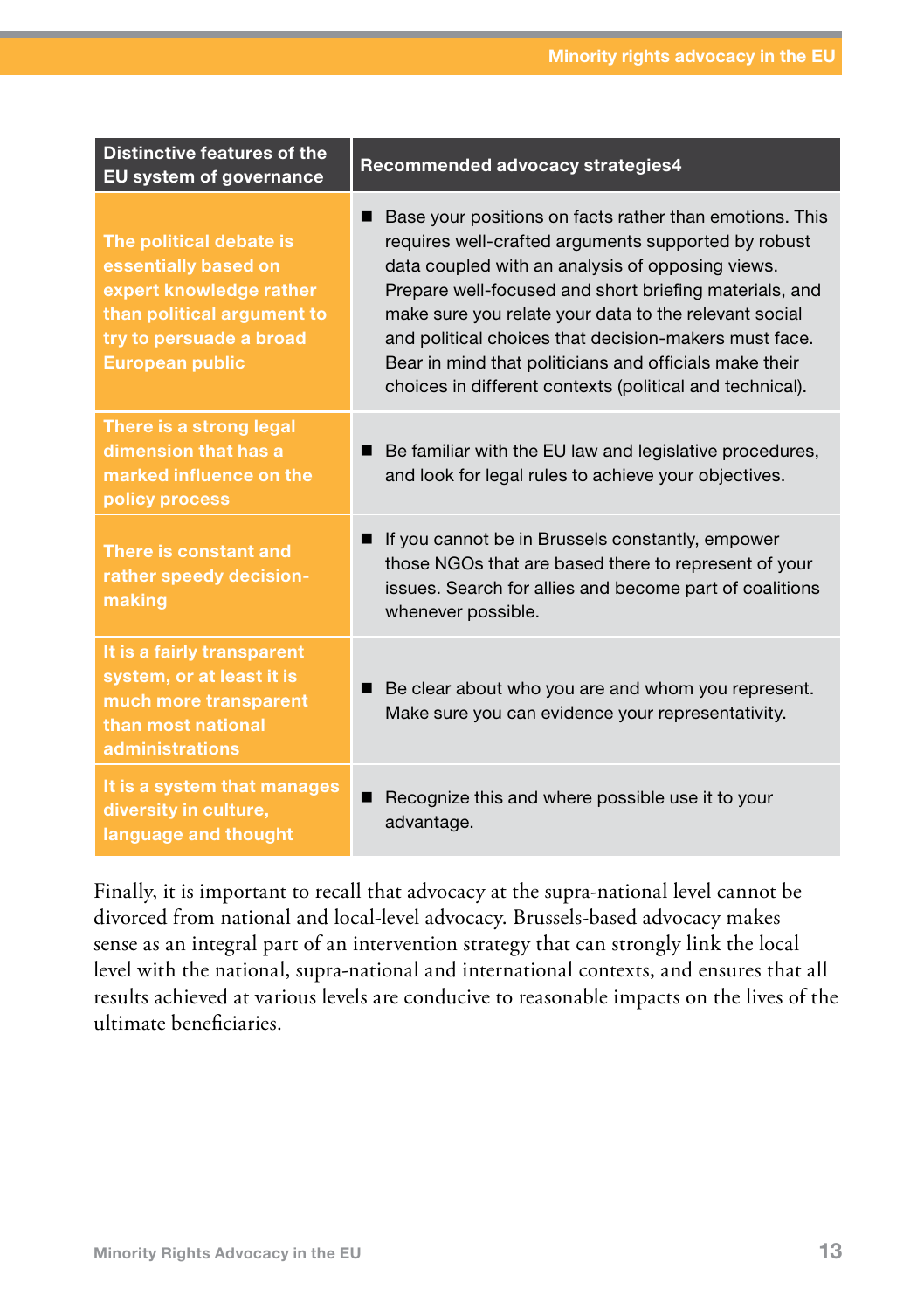#### The context of NGO participation in the EU decision-making process

Given the complex and pluralistic nature of the EU environment and the vast number of NGOs in Europe that wish to engage with European-level policy-making, many NGOs have organized themselves in umbrella networks at a European level according to their sectoral interests. These networks enhance the NGOs' credibility as they represent their local and national members and constituencies. In addition, they help them maximize their effectiveness when they influence the EU agenda, shape legislation and provide policy alternatives.

There is no European NGO network that works specifically on minority rights. However, there are several networks that address minority rights in their work, which are open for NGOs from the EaP to join. A list of these networks is presented in section 3.

EU institutions have increasingly acknowledged the role of civil society in their work. NGO input has been mostly valued by the EU for its expertise as well as for linking the EU with its local constituency and strengthening thereby its poor democratic legitimacy. Some structured forms of cooperation between various institutions and NGOs have been developed in the framework of the *Civil Society Forum*.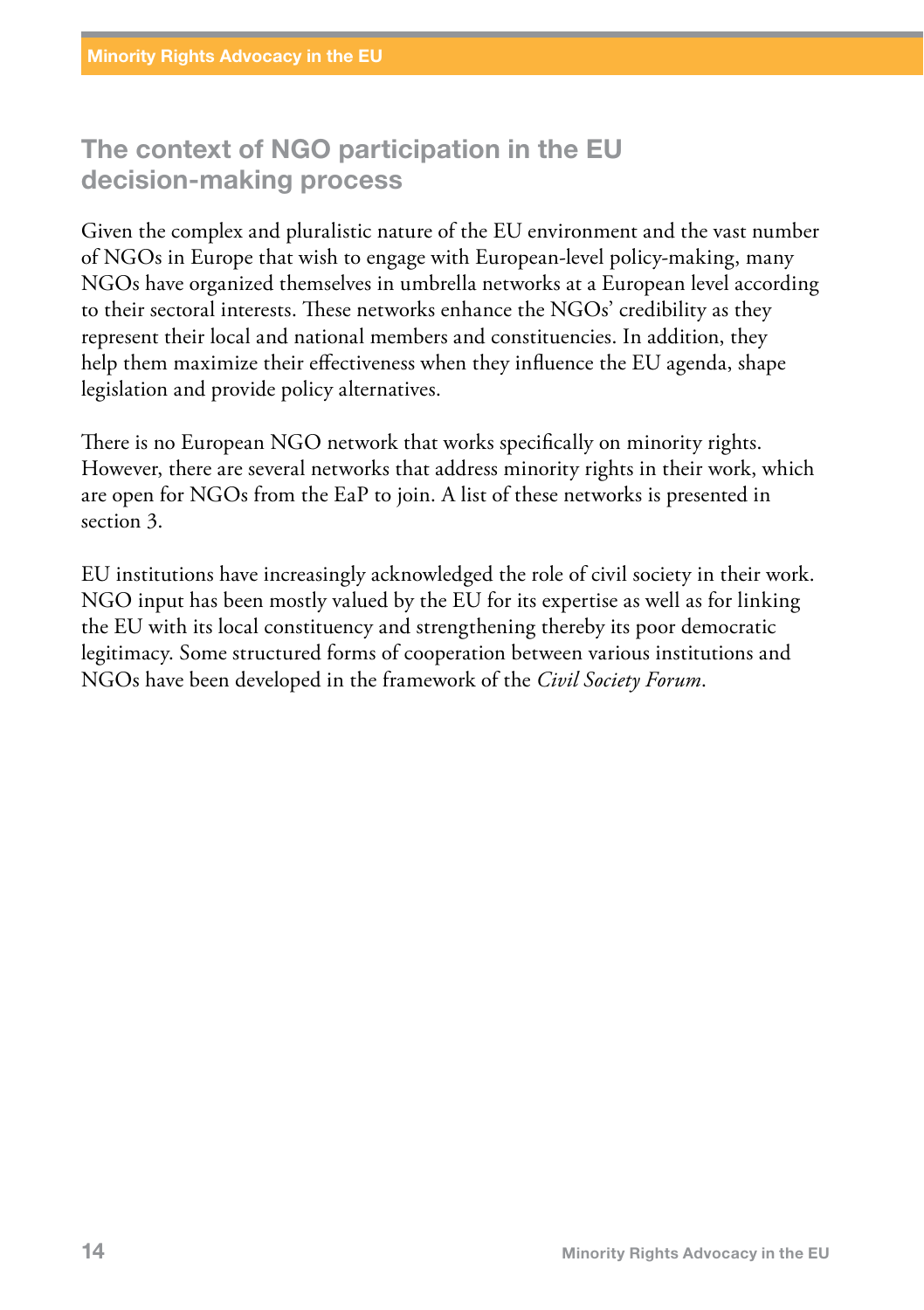## 1. 3. European Neighbourhood Policy: background

Through its European Neighbourhood Policy (ENP), the EU works with its southern and eastern neighbours to achieve the closest possible political association and the greatest possible degree of economic integration. This goal builds on common interests and on values – democracy, the rule of law, respect for human rights, and social cohesion. The ENP is a key part of the EU's foreign policy.

The ENP, in the EU's own words, 'is a broad political strategy which has the objective of strengthening the prosperity, stability and security of Europe's neighbourhood in order to avoid any dividing lines between the enlarged EU and its direct neighbours'. The EU has bilateral agreements (either Partnership and Cooperation Agreements or Association Agreements) with each of the 16 neighbourhood partner countries,5 which involve a programme of assistance, including financial assistance, aimed at 'creating an area of shared values, stability and prosperity, enhanced co-operation and deeper economic and regional integration by covering a wide range of co-operation areas'. Priorities in each country differ, but the EU's core principles, including the rule of law, market economy, developing democratic institutions, border security and equality feature prominently in the assistance programme to each country.

Regional and multilateral cooperation initiatives include the EaP (launched in Prague in May 2009), the Union for the Mediterranean (the Euro-Mediterranean Partnership, formerly known as the Barcelona Process, re-launched in Paris in July 2008) and the Black Sea Synergy (launched in Kiev in February 2008).

Bilateral Action Plans between the EU and each ENP partner (12 have been agreed so far) set out an agenda of political and economic reforms, with short- and medium-term priorities of three to five years, working towards democracy and human rights, the rule of law, good governance, market economy principles and sustainable development.

The implementation of the ENP is jointly promoted and monitored through committees of the European External Action Service (EEAS) and EU Delegation staff. Sub-committees promote and monitor progress. The EU publishes ENP Progress Reports each year in March. They can normally be found them by searching the home page of the External Action Service: [http://eeas.europa.eu/enp/documents/progress](http://eeas.europa.eu/enp/documents/progress-reports/index_en.htm)[reports/index\\_en.htm](http://eeas.europa.eu/enp/documents/progress-reports/index_en.htm)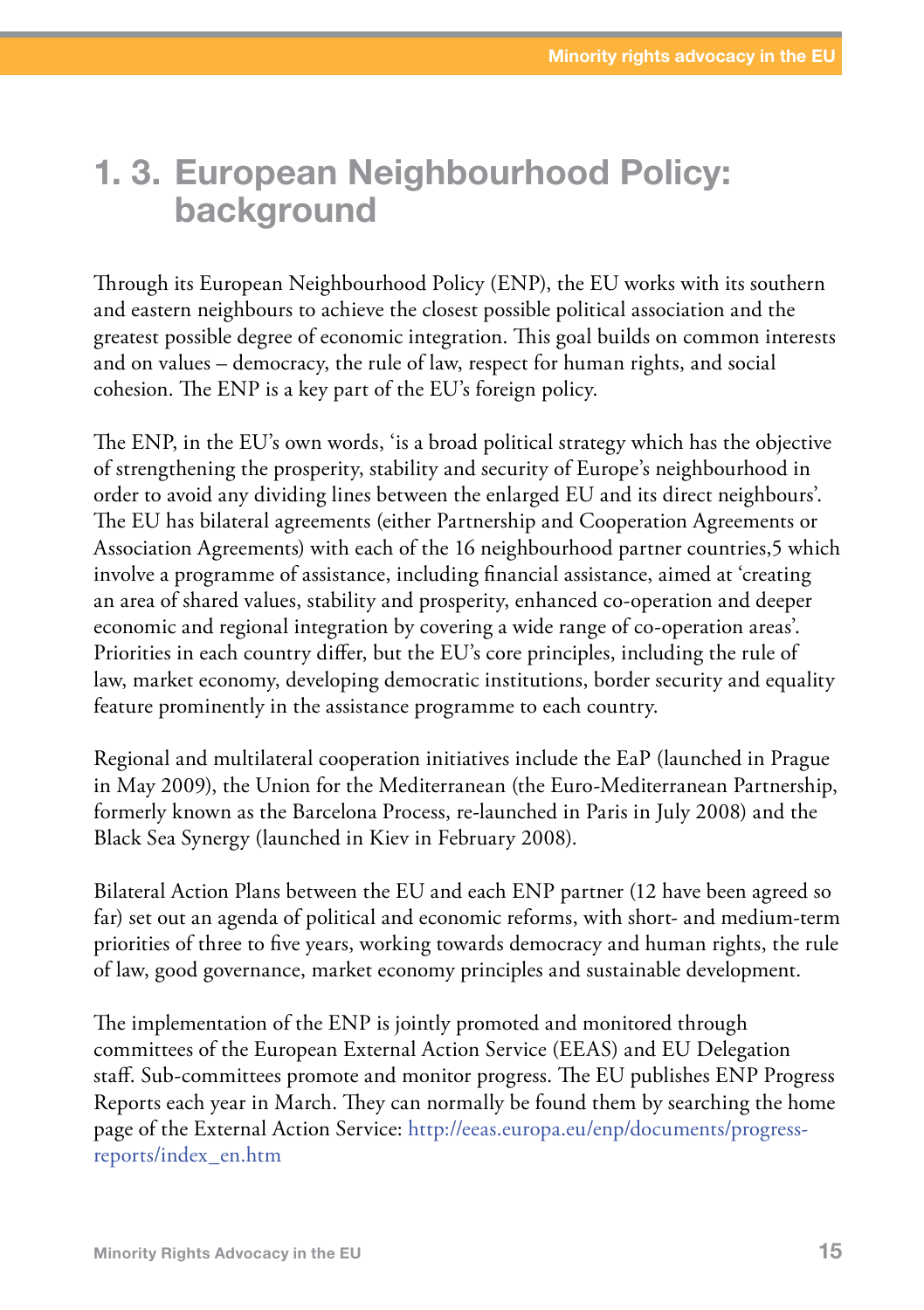At the last review of its ENP in 2010–11, the EU introduced the more-for-more principle: the EU will develop stronger partnerships and offer greater incentives to countries that make more progress towards democratic reform: that is, free and fair elections; freedom of expression, of assembly and of association; judicial independence; action against corruption; and democratic control over the armed forces.

The EU carried out the last review of the ENP, including public consultations, from March to July 2015 with partner countries, international organizations, social partners, civil society and academia. More than 250 contributions were received.

On 18 November 2015, Federica Mogherini, the High Representative for Foreign Affairs and Security Policy for the EC presented the main lines of the review of the ENP, spelling out the EU's new approach to its eastern and southern neighbours.

> *'We should switch from the idea that the European Union is at the centre, surrounded by the neighbouring countries, to the idea of a new partnership based on cooperation', said Mogherini. "A stronger partnership with our neighbours is key for the European Union, while we face many challenges within our borders and beyond," Mogherini added.*

*'Mogherini singled out the five pillars of the work that has started: "First, focus on economic development and job creation; second, cooperation on energy; third, security; fourth, migration; fifth, neighbours of the neighbours."*

*'"In the reviewed ENP the EU will focus on areas that matter most. The stabilization of the region, in political, economic and security-related terms, will be at the heart of the new policy. The EU's own stability is built on democracy, human rights and the rule of law and we will continue to make the case for these universal values."'* 

For more information on the European Neighbourhood Policy, see:<http://eeas.europa.eu/enp/>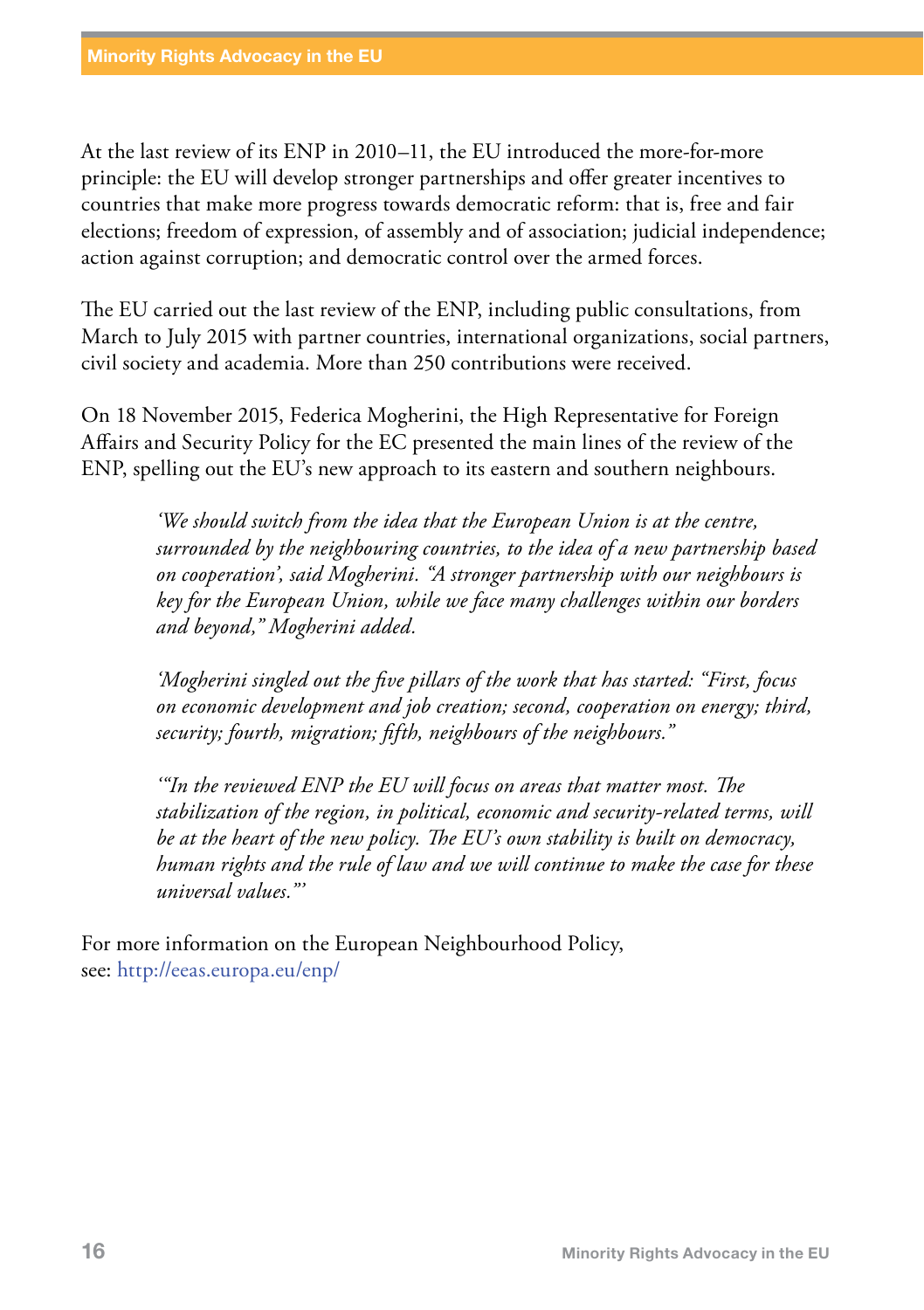#### Possible advocacy issues – a non-exhaustive list

- $\blacksquare$  The following is a non-exhaustive list of issues which minority rights advocates from EaP countries may wish to consider and take forward:
- $\blacksquare$  establishment of structured channels of communication between minority civil society, national authorities and the EU in the EaP countries
- $\blacksquare$  joint definition of political criteria for Association Agreements on minority rights and the anti-discrimination framework by minority communities, national governments and the EU for the countries which have not started negotiations yet, with indicators
- $\blacksquare$  joint definition of national development priorities so that minorities too can benefit from EU aid
- participatory design, planning, implementation and evaluation of EU-funded programmes with publication of results
- $\blacksquare$  the codification of minority rights at the level of the EU and expansion of the interpretation of the existing anti-discrimination legislation
- disaggregated data on funds designated for minority-related projects in the EaP, as well as details of what proportion of these funds stay in the region and reach recipients.

#### European Neighbourhood Policy: funding

The European Neighbourhood and Partnership Instrument (ENPI) (2007–13) targeted sustainable development and approximation to EU policies and standards, supporting the agreed priorities in the ENP Action Plans as well as the Strategic Partnership with Russia. It has been replaced by the European Neighbourhood Instrument (ENI). The new ENI, with a budget of €15.4 billion, provides the bulk of funding to the 16 partner countries for the period 2014–20.

Under the ENI, four types of programme are supported:

- (1) bilateral programmes for the neighbourhood countries;
- (2) regional programmes for the East and the South;
- (3) an ENP-wide programme mainly funding Erasmus for All, the Neighbourhood Investment Facility and the Umbrella programmes;
- (4) cross-border cooperation programmes between member states and neighbourhood countries.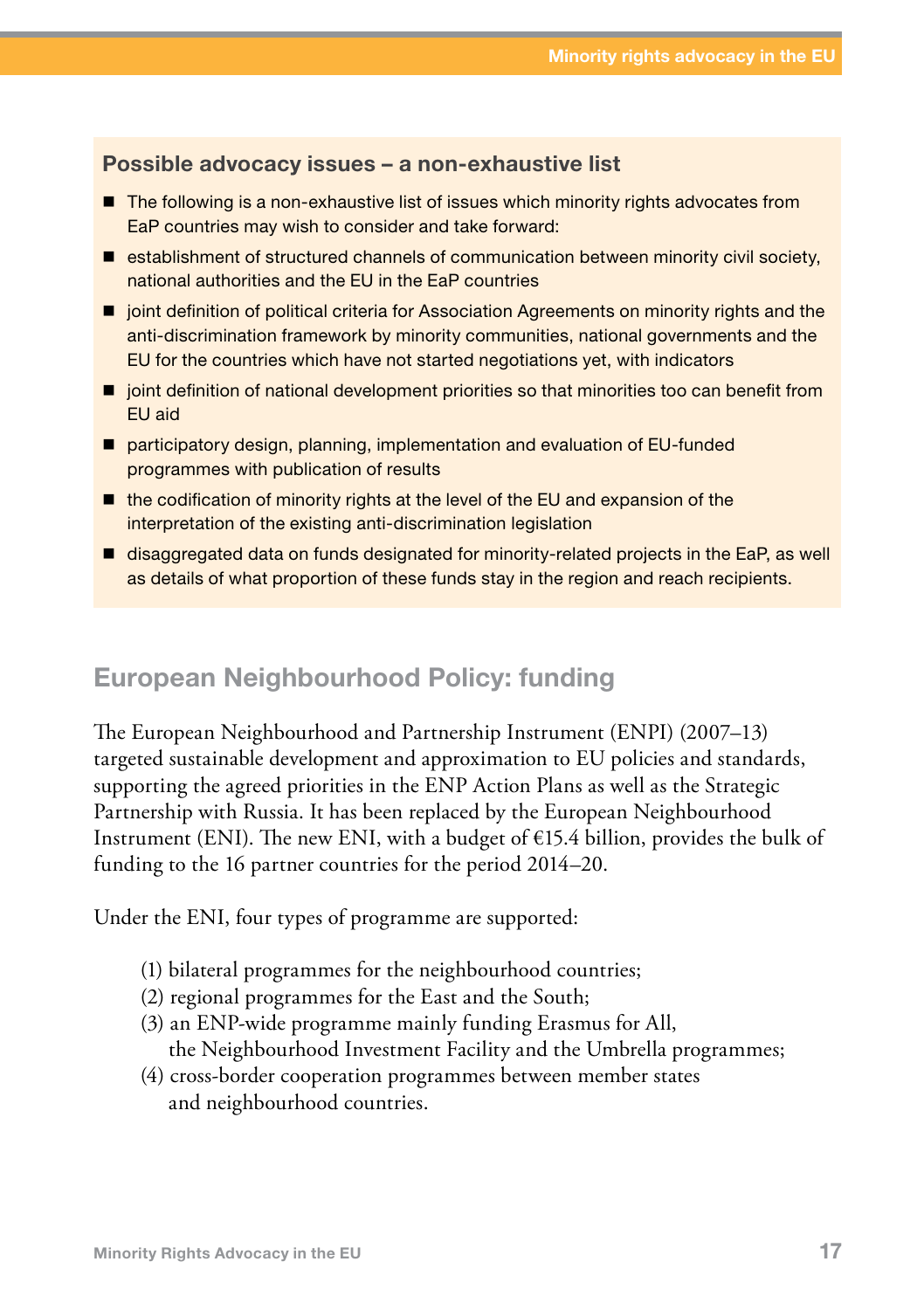In the spirit of differentiation, for partner countries who have agreed with the EU an Action Plan or an equivalent document, the programming process has been streamlined and a Single Support Framework (SSF) adopted. The Action Plans or other equivalent documents represent the key points of reference for setting the priorities for EU support to these partners under the ENI.

For the remaining partner countries, the programming documents take the form of Strategy Papers and Multiannual-Indicative Programmes. This approach applies also to regional, ENP-wide and cross-border cooperation programming.

For more on financing the ENP, see: [http://eeas.europa.eu/enp/documents/financing](http://eeas.europa.eu/enp/documents/financing-the-enp/index_en.htm)[the-enp/index\\_en.htm](http://eeas.europa.eu/enp/documents/financing-the-enp/index_en.htm)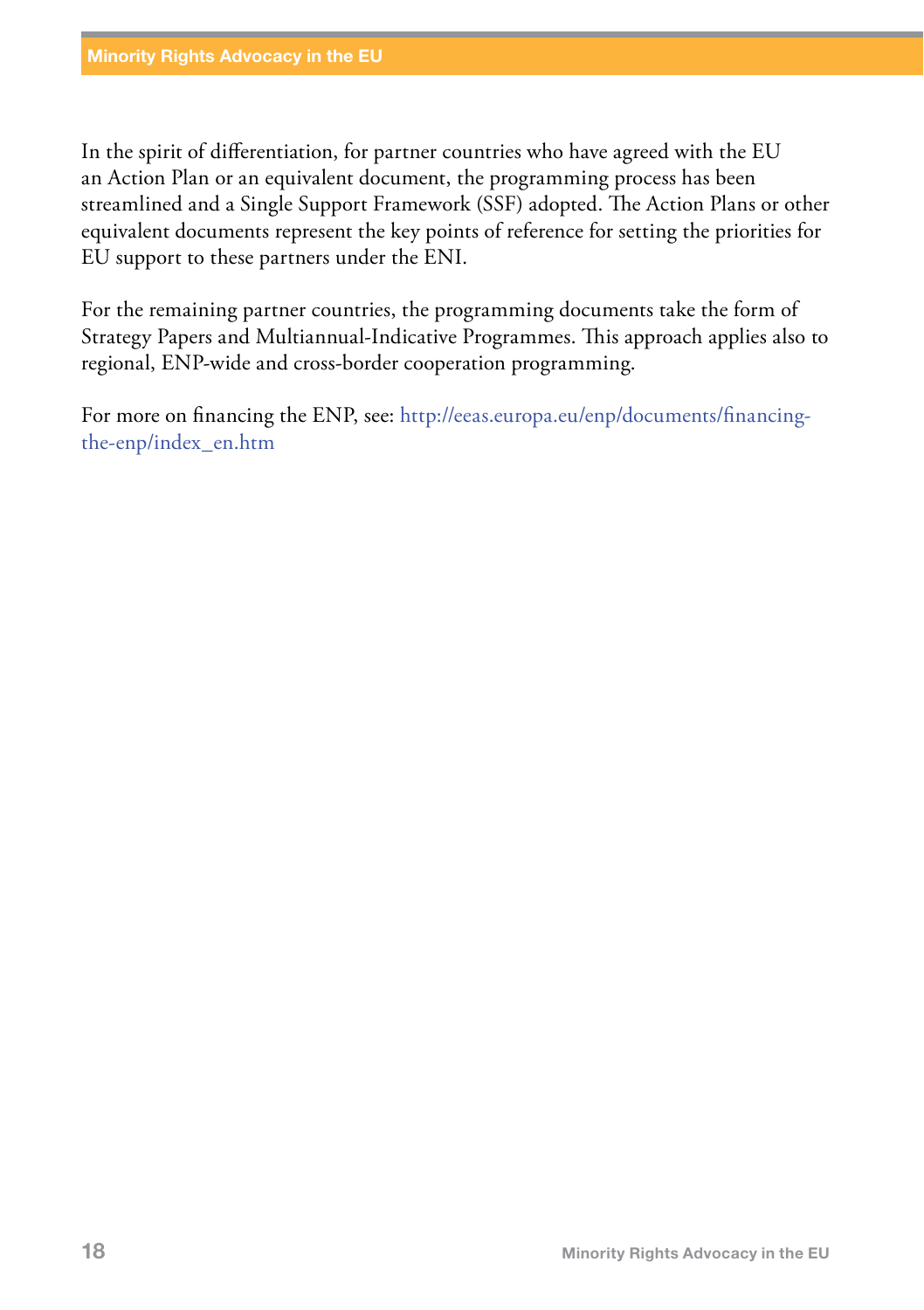# 2. Institutions: advocacy opportunities in the institutional setting of EU policy-making

This section looks at the major EU institutions, as well as related national institutions, in terms of available advocacy opportunities, contacts and recommended advocacy strategies and tools in more detail.

#### Some specific advocacy tools at the disposal of minority rights activists:

- $\blacksquare$  face-to-face meeting with responsible officials and/or their deputies
- **P** participation in expert and consultative groups, as well as relevant workshop and conferences organized in Brussels
- $\blacksquare$  initiating and attending hearings, organizing exhibitions in the under the patronage of an MEP
- $\blacksquare$  inviting relevant EU officials to participate in national or regional workshops, conferences and trainings
- regular publication and dissemination of position papers to relevant national, international and supranational officials as well as NGOs
- editing and disseminating periodic English-language newsletters to EU Delegations and other relevant EU and national institutions, as well as NGOs and ENGOs
- sending open letters or declarations to the relevant fora, such as the EU Presidency
- $\blacksquare$  initiating email campaigns on an issue of particular importance at the right stage of decision-making and tailoring it to the particular features of the targeted audience/ institution
- $\blacksquare$  joining NGO alliances and campaigns on an issue of importance
- participation in relevant UN, Organisation for Security and Co-operation in Europe (OSCE) and Council of Europe fora
- **Solution** submission of shadow reports and information to international treaty monitoring bodies and other relevant agencies.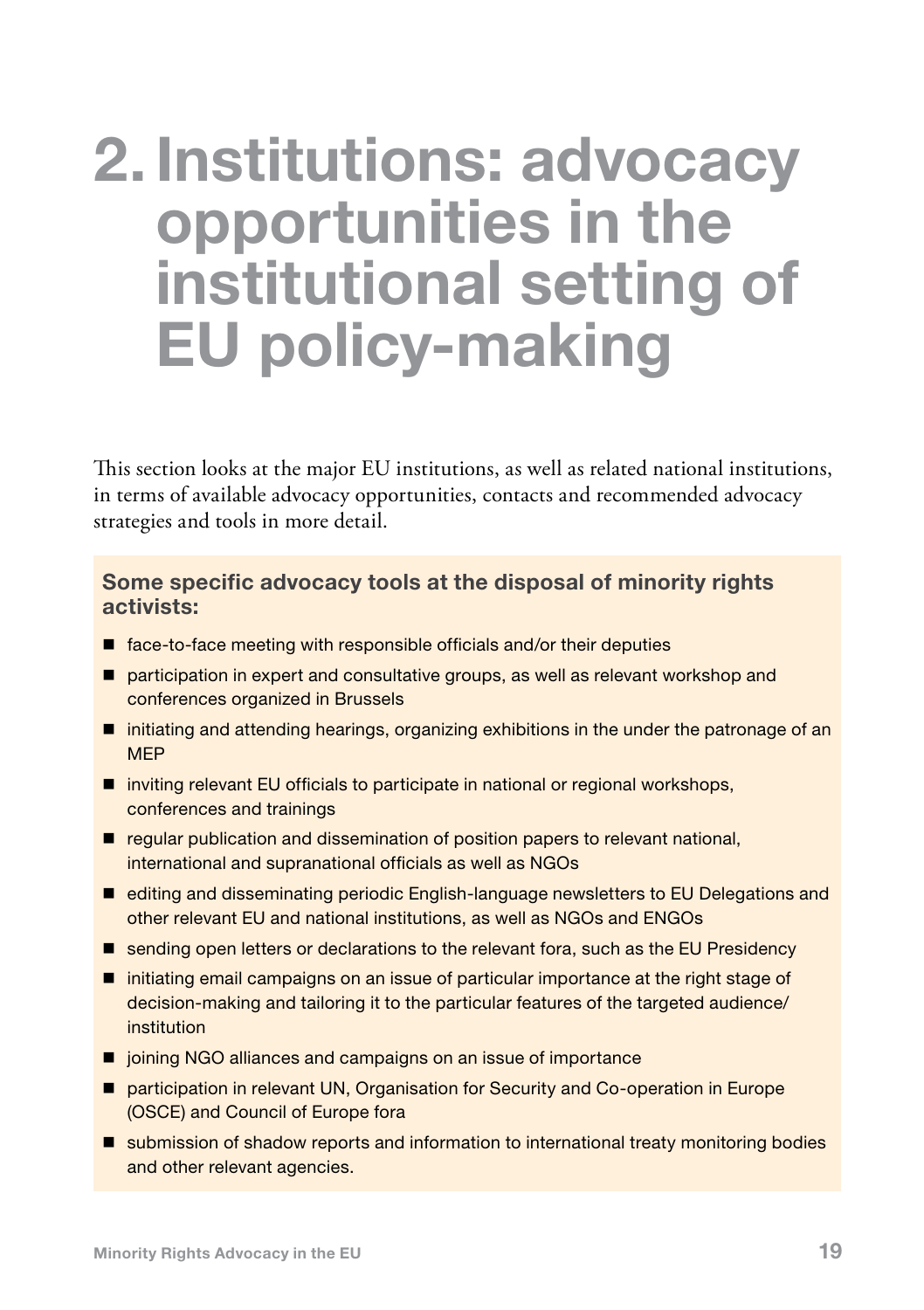# 2. 1. The European Parliament

In the system of EU political institutions, the European Parliament represents the EU's citizens and is directly elected by them. In principle, the Commission proposes new laws, and the Parliament and Council adopt them. The European Parliament oversees operations of the European Commission (EC) and cooperates with national parliaments. Among the areas of responsibility of the parliament are: budgetary process, economic policy, migration, foreign policy and so on.

As the European Parliament is one of the key policy institutions of the EU and it specifically deals with foreign policy and human rights, it is one of the focal points for advocacy for minority rights.

There are several premises for engagement with the European Parliament.

#### Human rights debates

Each Thursday of the Strasbourg plenary session the European Parliament holds debates on violations of human rights across the world. Debates might serve as a tool for raising awareness of a particular issue among a European audience. Also, as the result of the debate, the European Parliament can adopt a resolution addressing one of the member governments, or external actors, calling for change in particular policy, or the ending of the human rights abuse. Although the resolutions are of declarative nature and do not have binding power, this is still an important tool of exerting political pressure on violators.

To put your issue on the agenda you should reach out to the Sub-committee on Human Rights (see more details below).

#### **Hearings**

Each committee, or a group of committees, has a right to organize a hearing with experts to work on a particular subject. Most committees organize regular hearings to hold discussions on key issues. Hearings often attract the attention of journalists, policy-makers, experts and the wider audience. It is a good tool for raising awareness of your issue and engaging European policy-makers in further activity for your cause.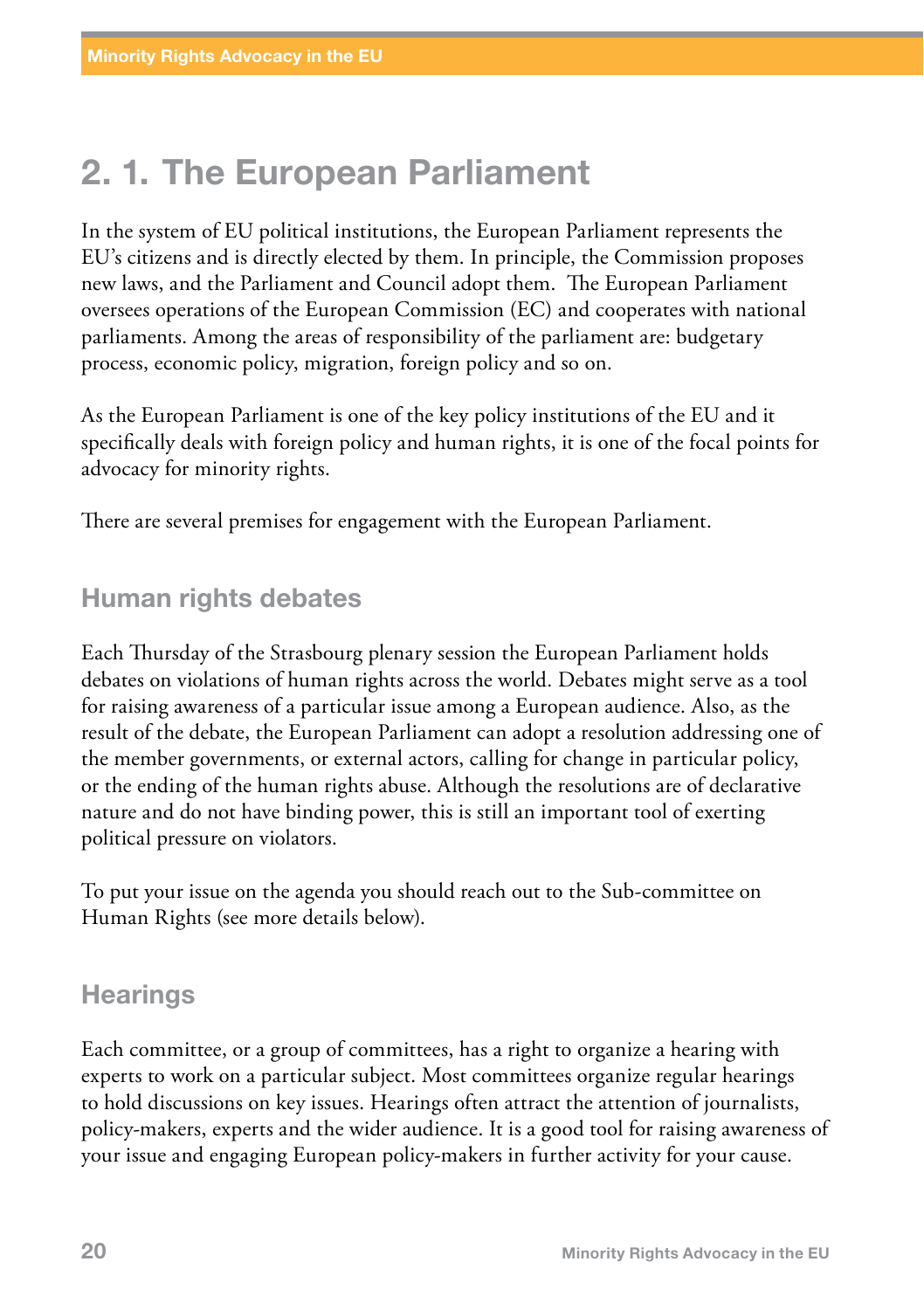#### **Committees**

In order to do the preparatory work for the European Parliament's plenary sittings, the MEPs are assigned to a number of specialized standing committees. There are 20 parliamentary committees. The parliamentary committees meet once or twice a month in Brussels. Their debates are held in public. The committees draw up, amend and adopt legislative proposals and own-initiative reports. They consider EC and Council of the European Union proposals and, where necessary, draw up reports to be presented to the plenary assembly.

There are several committees in the European Parliament that are relevant for minority rights advocacy. The most important are Committee on Foreign Affairs and the Sub-committee on Human Rights. However, in particular cases it might be useful to engage with Committee on Development as well.

#### Committee on Foreign Affairs

For minority rights advocacy matters it is important to notice that the Committee on Foreign Affairs is responsible for:

- all legislation, programming and scrutiny of actions carried out under the European Instrument for Democracy and Human Rights, the European Neighbourhood Instrument, the Instrument for Pre-Accession Assistance, the Instrument contributing to Stability and Peace and the Partnership Instrument for cooperation with third countries, and the policies underpinning them;
- monitoring the ENP and follow-up on ENP Annual Progress Reports;
- issues concerning democracy, the rule of law, human rights, including the rights of minorities, in third countries and the principles of international law.

Thus, many issues related to minority rights in the EaP countries fall under the area of responsibility of the Committee on Foreign Affairs. NGOs can become important source of knowledge and information for the committee on the state of minority rights in the EaP countries. NGOs can provide policy advice to the committee and in this way shape its agenda and decisions.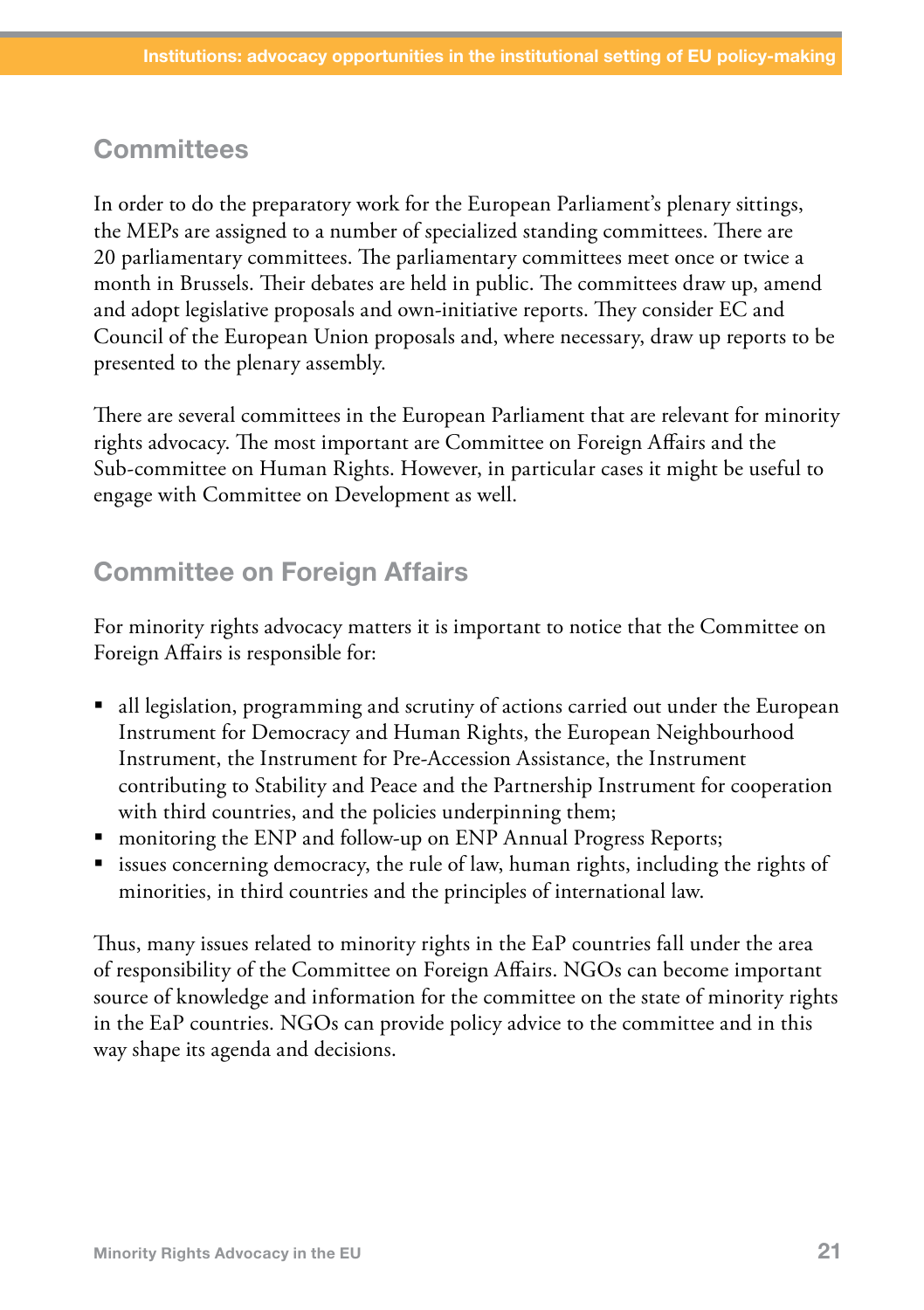#### Sub-committee on Human Rights

Being a part of Foreign Affairs Committee, the Sub-committee on Human Rights deals specifically with human rights issues abroad, which makes it the first and the most relevant contact for the minority rights advocacy.

The sub-committee's main responsibilities include all matters relating to human rights, the protection of minorities and the promotion of democratic values, while its geographical remit covers countries outside the EU. The main objectives of the subcommittee involve ensuring that human rights are at the forefront of European foreign policy and mainstreaming human rights across all policy areas. The sub-committee aims to react to human rights violations around the world as swiftly as possible by giving a voice to the people most affected.

Thus, the sub-committee can be approached with the idea of holding hearings on a particular issue, to initiate a debate or prepare a European Parliament resolution, or address the European External Actions Service to push a particular issue higher up the agenda.

#### Committee on Development

Together with the Committee on Foreign Affairs, the Committee on Development is engaged in relations with the third countries, overseeing the aid and assistance provided to them. In many cases the objectives of EU aid and development assistance are tied to the promotion of democracy and human rights. In this regard, the Committee on Development might be interested in learning more about the minority rights situation in your country. Including particular demands related to minority rights as a condition for your government receiving aid could become a powerful tool for change.

#### Special Rapporteurs

Committees often appoint Special Rapporteurs who are responsible for preparation of draft legislation on particular topic. The Committee on Foreign Affairs has rapporteurs responsible for particular regions and countries. You can reach out to the rapporteur on your country and inform him/her about your cause and explain why it should be on the agenda of the European Parliament. To find out who is the person responsible for your country, region or issue you can go to the website of the European Parliament,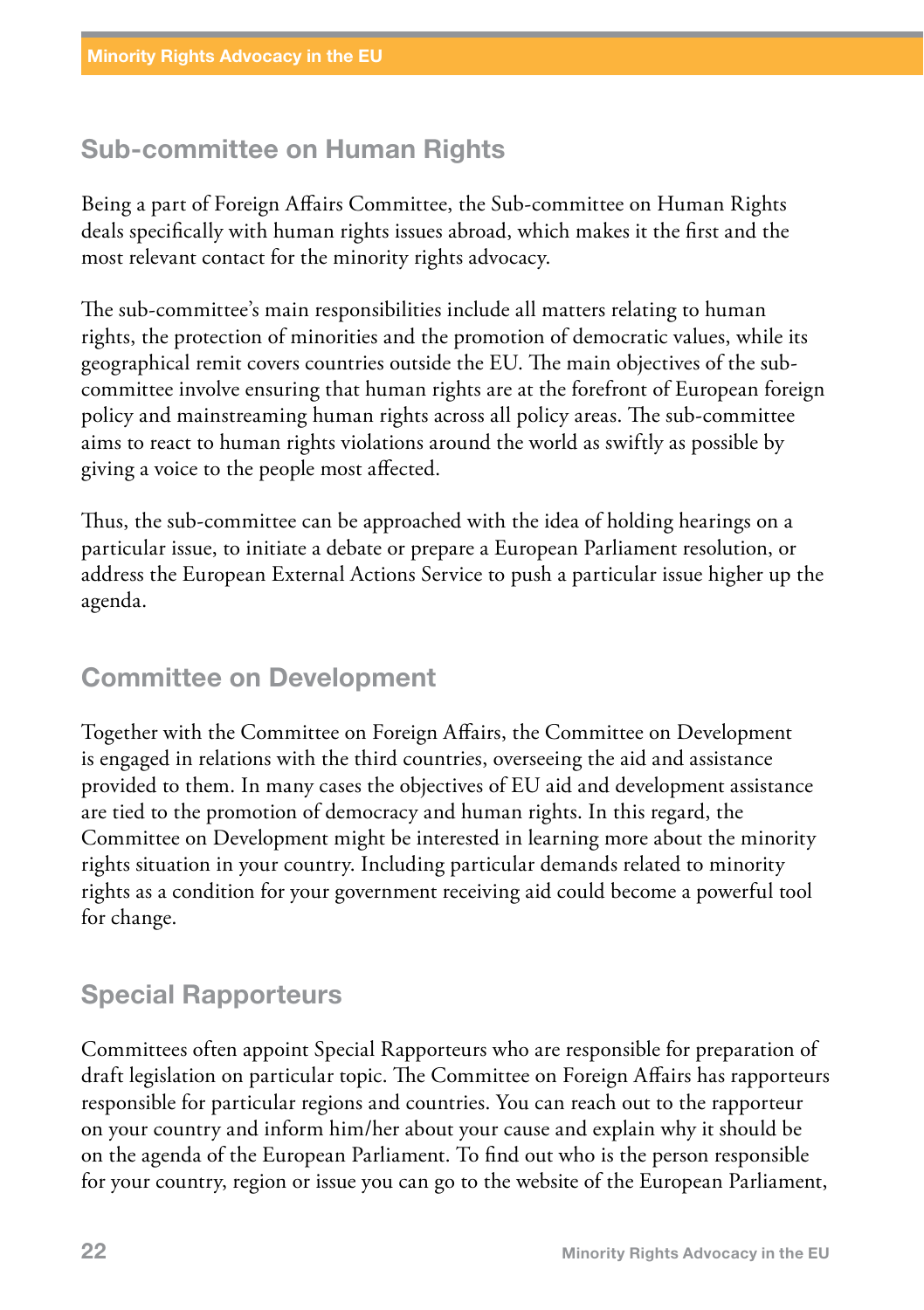and in the Committees section select Foreign Affairs Committee, then 'Work in Progress'. Scrolling through the list of issues you will find the ones related to your country or, for instance, the ENP. There the rapporteur's name and contact details will be mentioned. Special Rapporteurs also visit the country they are responsible for and hold civil society consultation meetings. Also the European Parliament often appoints a Shadow Rapporteur – someone who represents the opposition and is responsible for providing an alternative view on the issue. You can reach out to both regarding your issue and explain how it is related to the topic they are working on. This can get your topic on the agenda of the European Parliament.

#### Joint parliamentary committees

MEPs also participate in delegations to various parliaments outside the EU. Joint parliamentary committees are set up with candidate countries. The following are the ones for the EaP countries:

Delegation to the EU–Ukraine Parliamentary Cooperation Committee

Delegation to the EU–Moldova Parliamentary Cooperation Committee

Delegation for relations with Belarus

Delegation to the EU–Armenia, EU–Azerbaijan and EU–Georgia Parliamentary Cooperation Committees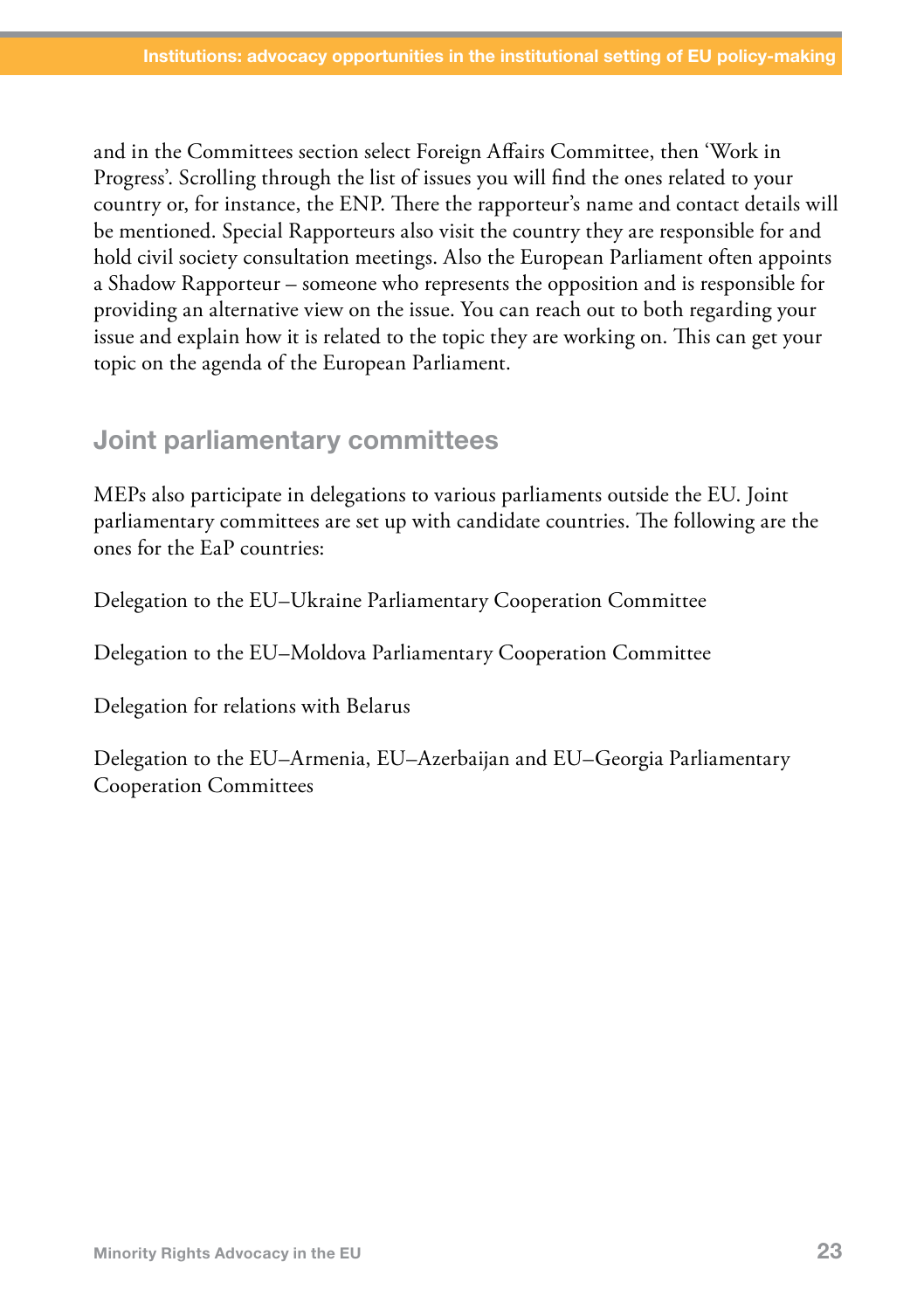#### How to engage the European Parliament in your advocacy effort:

- $\blacksquare$  Identify your issue.
- Check if it can be aligned with the current activity of particular committee.
- If yes, reach out to the committee, find out who is the relevant Special Rapporteur and contact him/her, providing background information and policy advice.
- It is often useful to find allies. If you need to engage particular MEPs, you may want to look at which country they represent. After identifying their constituency, you can look for human rights organizations in that country and approach them to ask if they will join in with efforts to advocate for your issue and address the MEP.
- If Identify the MEPs who are involved with the issues you are working on. You can do this by checking the committees, joint-parliamentary committees or inter-parliamentary delegations the MEPs sit on
- Contact the relevant MEPs to ask for an appointment. MEPs email addresses and telephone numbers are on the European Parliament website, but they rarely read their emails. It is best to ring their offices and arrange for an appointment with their personal assistants. The list of personal assistants can also be found on the European Parliament website. Alternatively, you can ask for the assistance of an established ENGO to help you establishing contact.
- Briefing an MEP; at a minimum, by briefing an MEP about your issue, you raise awareness of the specific problems your community faces. This is a good way to lay the foundations of a longer-term working relationship. However, if your issue is sufficiently relevant, the MEP can raise it under a specific item of the agenda of the parliamentary debate.
- Addressing MEP rapporteurs: the committees of the European Parliament compile reports which then are adopted by the Parliament. These reports shape European policies. Each report is the responsibility of a rapporteur who is one of the committee's MEPs.
- Contribute to the European Parliament's annual Human Rights Report: the MEP responsible for compiling the annual Human Rights Report requests information from NGOs to contribute to his/her report on the implementation of human rights in the EU's programmes (including good practices). Provide relevant information to be included in the report, even if the deadlines are often extremely short.
- Participate in roundtables on specific issues organized by ENGOs or other institutions in the European Parliament: these meetings are normally held with the support of several MEPs and with the participation of relevant officials from the EC and the Council of the European Union.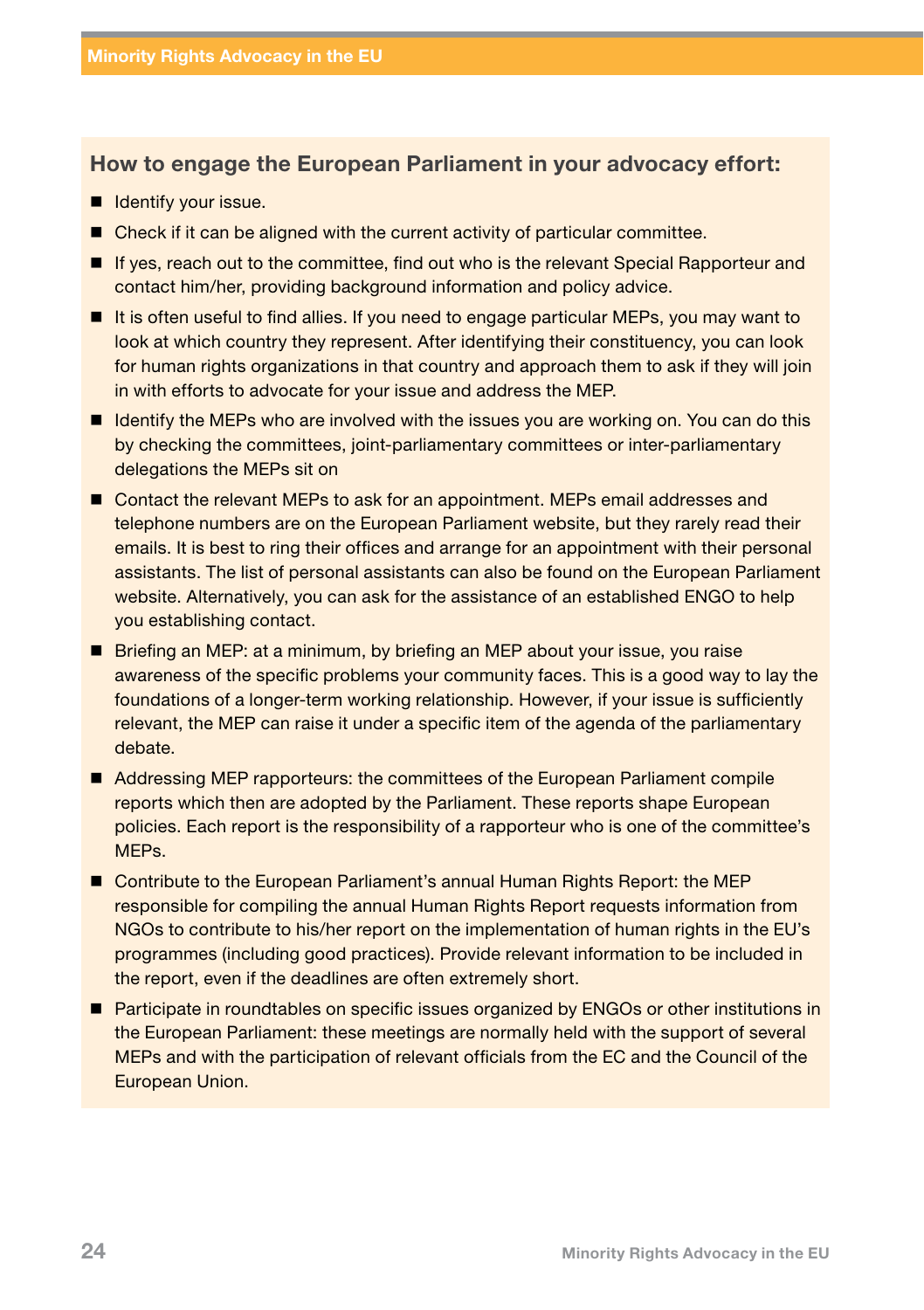#### Testimony:

Ukranian minority organization attend a hearing on 'European funds for Roma health integration', Brussels, March 2015



'It was crucial for my organization to attend this meeting. I had the opportunity to present the Roma minority's situation and challenges in Ukraine to EU decision-makers and European NGOs. I talked about anti-discrimination legislation and the effect of decentralization on the situation of Roma, and the recent discrimination and hate speech incidents in Ukraine. It was very professional audience and other NGOs and EU officers posed very thorough questions regarding the situation. I was also informed about EU policies and other states' approach to Roma issues. I made a lot of contacts with other Roma NGOs from the EU that will be very useful for further projects and collaboration. EXECTS IS Meeting. I had the opportunity to<br>allenges in Ukraine to EU decision-makers<br>imination legislation and the effect of<br>the recent discrimination and hate speech<br>audience and other NGOs and EU officers<br>situation. I w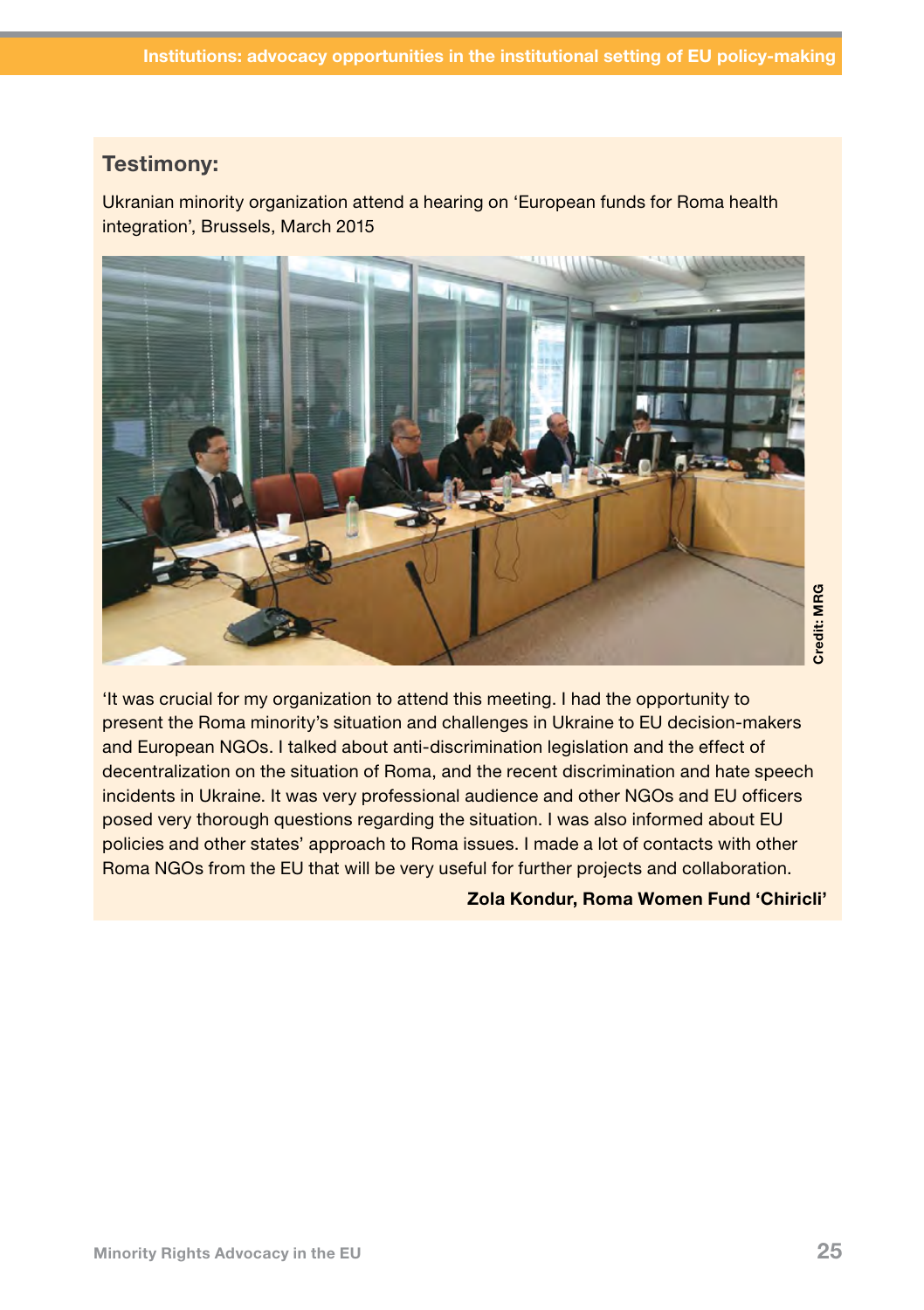## 2. 2. The European Council and the Council of the European Union

The European Council is one of the 7 EU institutions. However, it is not one of the EU's legislating bodies, so does not negotiate or adopt EU laws. Instead its main role is to determine the EU's general political direction and priorities - essentially setting the policy agenda for the EU.

Traditionally, this is done by adopting conclusions during each European Council meeting. These conclusions identify specific issues of concern for the EU and outline particular actions to take or goals to reach. European Council conclusions can also set a deadline for reaching agreement on a particular item or for the presentation of legislative proposal. In this way, the European Council is able to influence and guide the EU's policy agenda.

The Council of the Europen Union represents the member states' governments. Also known informally as the EU Council, it is where national ministers from each EU country meet to adopt laws and coordinate policies. The Council is an essential EU decisionmaker. It negotiates and adopts legislative acts in most cases together with the European Parliament through the ordinary legislative procedure, also known as 'codecision'. Codecision is used for policy areas where the EU has exclusive or shared competence with the member states. In these cases, the Council legislates on the basis of proposals submitted by the European Commission. The Council is responsible for coordinating member states' policies in specific fields, such as economic and fiscal policies, employment or education, and defines and implements EU foreign and security policy.

The presidency of the Council of the EU rotates among the EU member states every 6 months. During this 6-month period, the presidency chairs meetings at every level in the Council, helping to ensure the continuity of the EU's work in the Council. Member states holding the presidency work together closely in groups of three, called 'trios'.

On issues of the protection of minorities, advocacy has to embrace both national institutions and the relevant EU bodies, the great majority of which are staffed by delegated national officials. The EU institutions include the Council of the European Union, the European Council and the Presidency in question and the numerous – around 300 – technical or sectoral working groups to which decision-making is increasingly being delegated by the 27 ministers.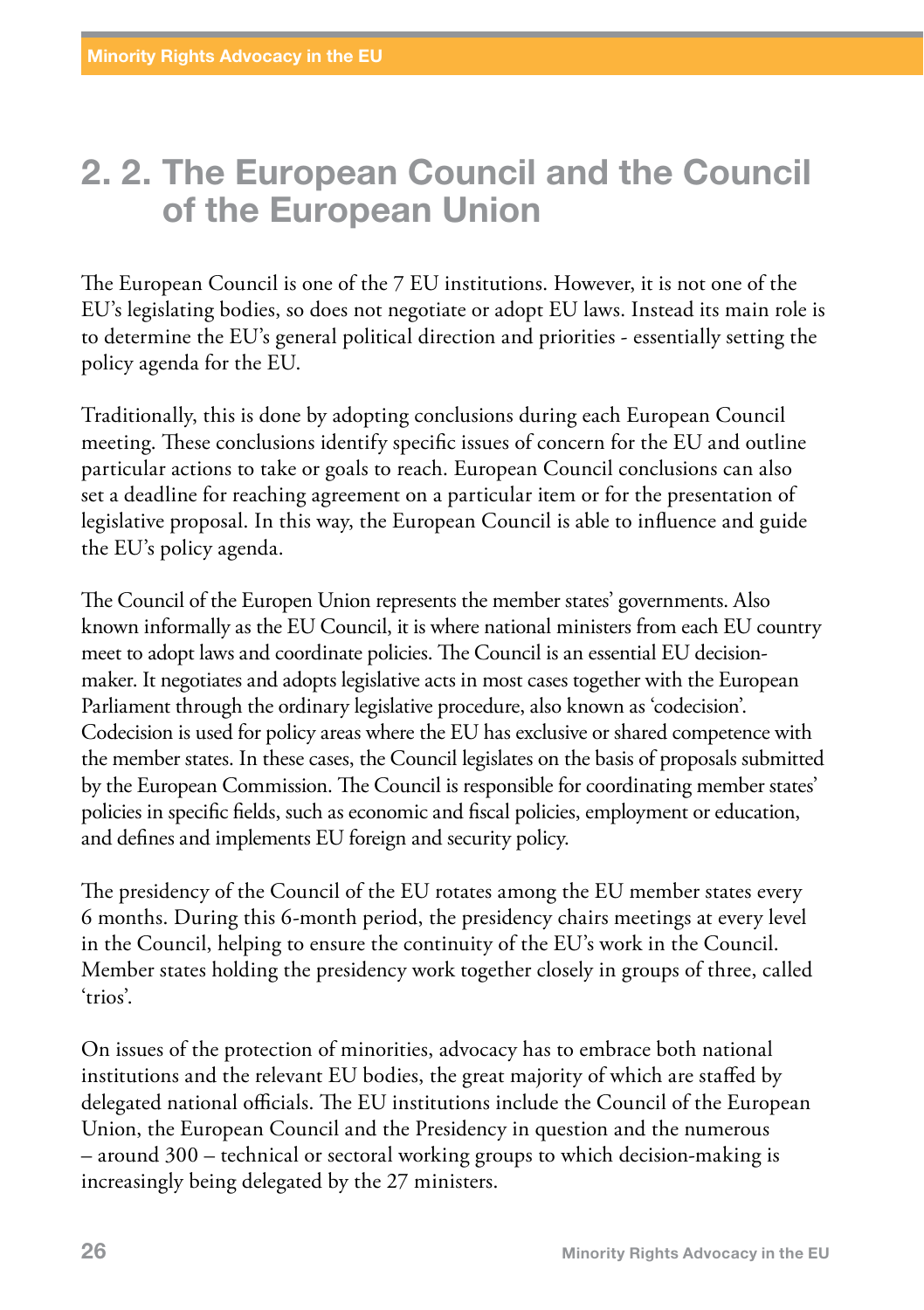The Council of the EU has been the least transparent EU institution with limited accessibility. Its documents are not readily available and, although this is gradually changing, it is still very much the case currently. Therefore, it is easier to reach the Council of the EU through national ministers and other relevant national officials.

The national institutions include the Brussels-based Permanent Representatives of member states staffing COREPER (the Committee of Permanent Representatives) and the national civil servants with a Europe brief in the relevant national ministries as well as in agencies established for the management of EU-related issues. These differ across member states but are often located within the ministry of foreign affairs or an EU ministry in home capitals. Contacts in government institutions or departments dealing with minority issues are very important, as they can inform you about national positions in this respect and may be helpful in establishing high-level contacts.

The Presidency of the Council of the EU can also be an advocacy target for NGOs that can lobby for their issues being included in the six-month agenda. The embassy of the country holding the Presidency in countries of the EaP can also serve as a contactpoint and channel for advocacy.

Overall, national ministries in the home capitals of member states, Brussels-based national institutions including the Permanent Representatives, the national staff in the sectoral working groups as well as the embassies of member states in EaP countries can all be approached with your issues.

# 2. 3. The European Commission

As the EC is responsible for initiating and drafting EU policy, it is a key contact for advocates. The European Commission is the executive of the European Union and promotes its general interest. The Commissioners head the various departments or Directorates-General (DGs) which have responsibility for a specific policy area. In addition, Commissioners have their own team of advisers or 'cabinets'.

Traditionally, the EC works closely together with NGOs and it maintains contacts with them in various ways. It can launch public debates on new policy initiatives through publishing papers and inviting comments and input on them, for example to Review of the European Neighbourhood Policy in 2015 ( see 'The European Neighbourhood Policy: background', in section 1). It can maintain regular contacts with NGOs or platforms in certain fields through hearings, as with the platform of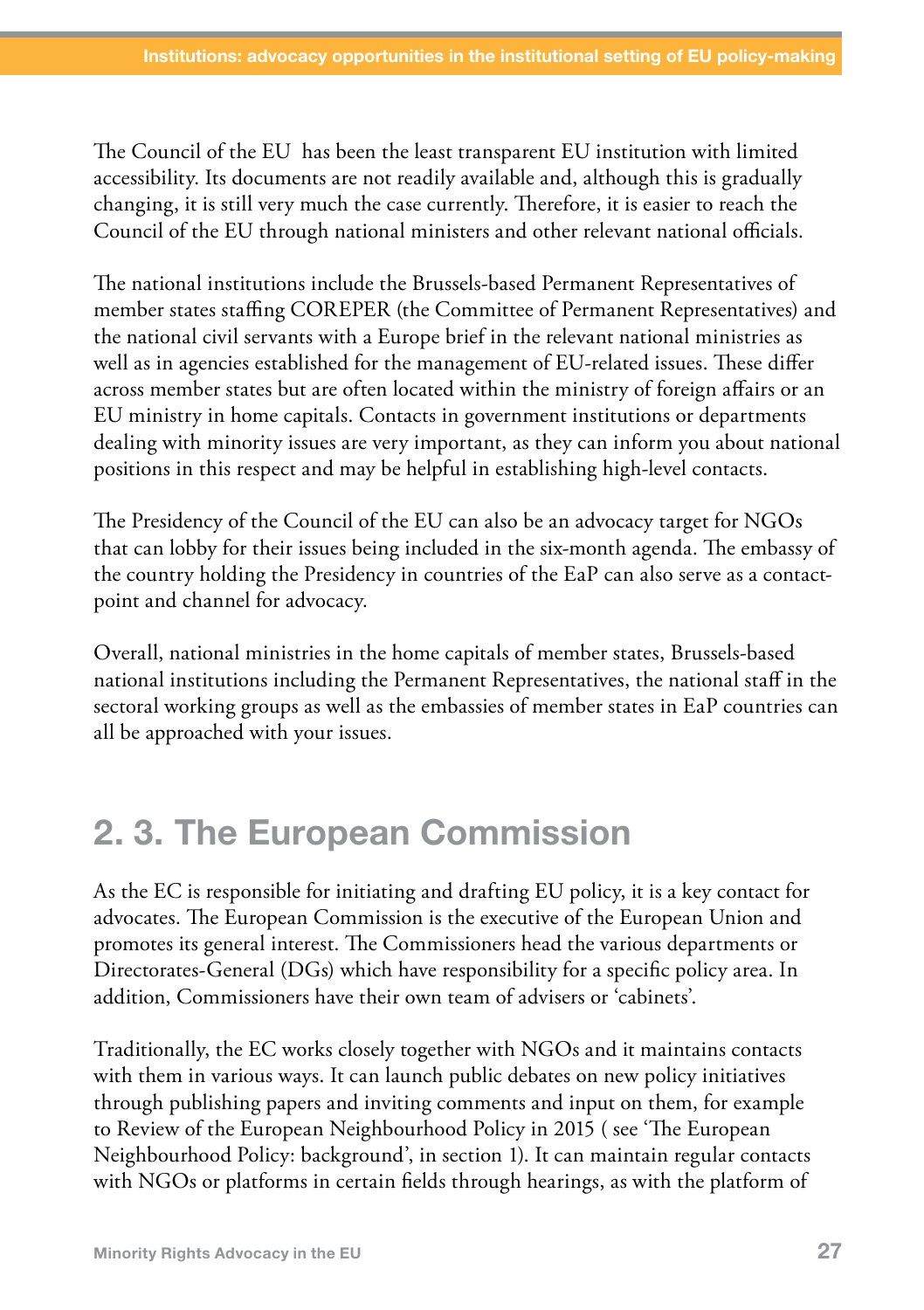European social NGOs twice a year; or, it can have formalized consultations, like the annual consultation regarding country progress reports.

#### Directorate General Neighbourhood and Enlargement

The most relevant DG is the Directorate General for Neighbourhood and Enlargement Negotiations (DG NEAR) responsible for the EU Enlargement and Neighbourhood policy. Although the EC does not play a formal role in association agreement negotiations, it does play a crucial role as a facilitator. Hence, DG NEAR is a key department with regard to making effective use of the incentive of EU relations to consolidate the reform of the minority protection regime in any EaP country.

In DG NEAR, your most important advocacy target is the Directorate Neighbourhood East (Directorate C). In this Directorate, you might arrange meetings with C.1 Department, which is responsible for bilateral relations, or C.2 Department, which is responsible for regional programmes. If your issue concerns one EaP country, for example if a group of minority activists from Georgia pays an advocacy visit to Brussels, you will target officers in C.1 Department. For issues concerning more EaP countries, such as the implementation of anti-discrimination laws across the region, this is the concern of the C.2 Department.

#### Directorate-General for International Cooperation and Development

The Directorate-General for International Cooperation and Development (DG DEVCO) is responsible for EU external policies and development cooperation polcies with third countries. The most relevant department for EaP minority activists is the Human Rights, Gender, Democratic Governance Department (B.1) under Directorate B: Human Development and Migration. The department covers thematic issues such as gender, human rights, minority rights, equality policy, non-discrimination, governance and the European Instrument for Democracy and Human Rights (EIDHR).

The Civil Society, Local Authorities Department (B.2) is responsible for contacts with civil society and local authorities. If you have joint projects or activities with municiplaities in minority regions this department is the most relevant one to turn to. DG DEVCO both responsible for both policy and funding issues in relation to all third countries outside the EU.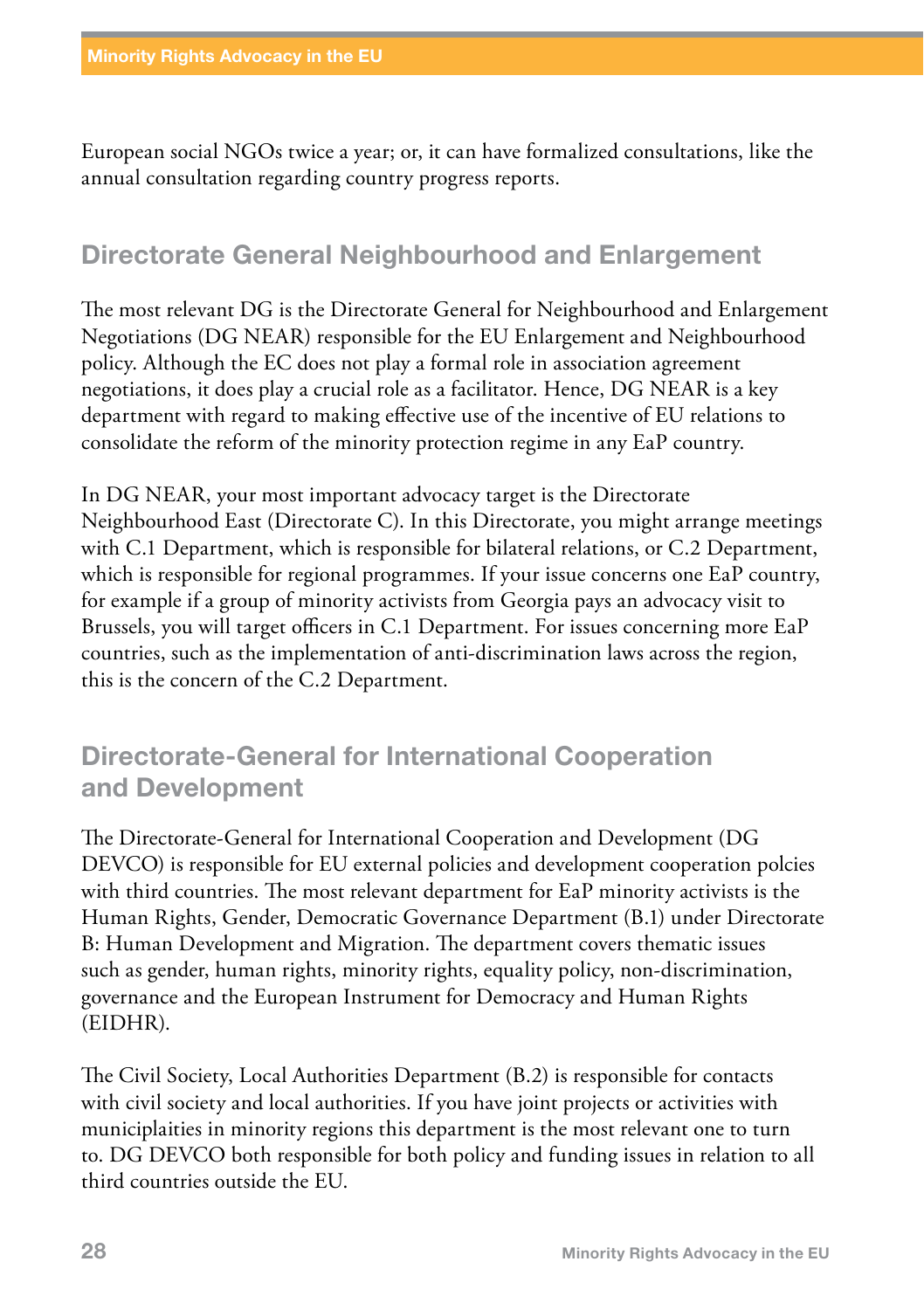#### Testimony:

Ukranian minority organizations meet Dirk Schuebel, Head of Unit, and Boguslav Gertruda, Desk Officer for Ukraine, European External Action Service (EEAS) in Brussels, June 2016



'My aim in coming to these meetings was to inform the EC about current political developments regarding the situation of Roma in Ukraine, especially the review and monitoring of the Roma National Action Plan encouraged by the EU. A Roma monitoring group revised the implementation of the Roma Action Plan and published a report, and we wanted to share our findings with the EC. The best way seemed to be through personal meetings with EEAS and DG NEAR. At the meeting, we introduced our five advocacy points based on the report's recommendations and we also talked about the new Roma coalition 'Strategy 2020' that had recently been established, and the new inter-ministerial commission on implementation of the Roma National Action Plan. Volodymyr Kondur, Deputy-Chair, Roma Human Rights Centre, Odessa, Ukraine<br>Volodymyr Kondur, Depthsion of Roma in Ukraine, especially the review and<br>itoring of the Roma National Action Plan encouraged by the EU. A Roma moni

Dirk Schuebel found the information very useful and he promised to process the information and our report through EC channels. We also agreed that he will visit our centre in Odessa in a couple of weeks when he is on his next visit to Ukraine.'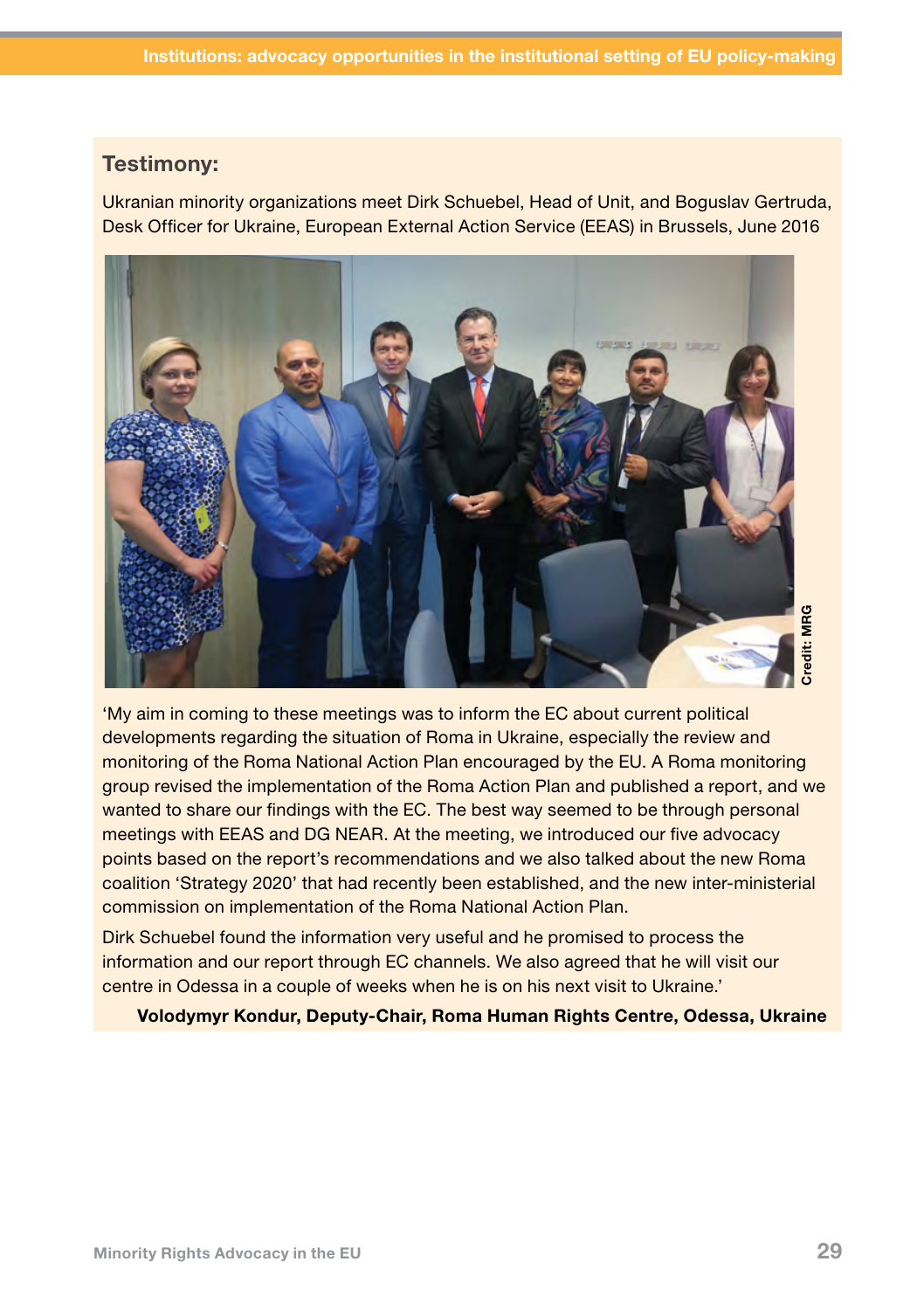# 2. 4. European External Action Service

The EEAS is the EU's diplomatic service. It helps the EU's foreign affairs chief – the High Representative for Foreign Affairs and Security Policy – carry out the EU's Common Foreign and Security Policy.

The most relevant department for EaP countries is Directorate III B – Russia, Eastern Partnership, Central Asia, Regional Cooperation and OSCE.

This Directorate is under [Geographical, Multilateral and Global Affairs Departments](http://europa.eu/whoiswho/public/index.cfm?fuseaction=idea.hierarchy&nodeid=280077)  / [MD III – Europe and Central Asia.](http://europa.eu/whoiswho/public/index.cfm?fuseaction=idea.hierarchy&nodeid=280086) Directorate III B: Russia, Eastern Partnership, Central Asia, Regional Cooperation and OSCE is divided into regional cooperation (III.B.1) and bilateral cooperation (III.B.2). The bilateral department is concerned with any issue that is relevant to your country in relation to the EU while the regional department deals with issues regarding the entire EaP region.

The second relevant department in EEAS is MD VI: Global and Multilateral Issues Human Rights and Democracy (Directorate IV/A). This department is under [Geographical, Multilateral and Global Affairs Departments.](http://europa.eu/whoiswho/public/index.cfm?fuseaction=idea.hierarchy&nodeid=280077) This department would be open to hearing about your issues regarding general human rights violations, human rights policies in your country such as human rights action plans, antidiscrimination policies, laws on minorities, the situation of minorities in your country, reports, surveys regarding minorities, and EU human rights instruments such as the EIDHR programmes and their implementation. So if, for example, you participate in an EIDHR EU-funded programme or have up-to-date data on the situation of minorities in your country, this department will be your first contact point.

#### How to engage EC in your advocacy effort:

- Meet with the relevant Heads of Unit or country desk-officers in Brussels and brief them about your issues:
	- Identify the relevant department in DG NEAR and EEAS.
	- Arrange meetings with key officials in DG NEAR and EEAS. They are civil servants and very open to personal meetings in Brussels. Look for their email and phone number on 'Who is Who in the EU' and contact directly. They will respond in a week and offer you an appointment.
	- When you ask for appointments: introduce your organization, specify the purpose of your visit, send materials in advance, be brief and straight to the point, and say what you want from them.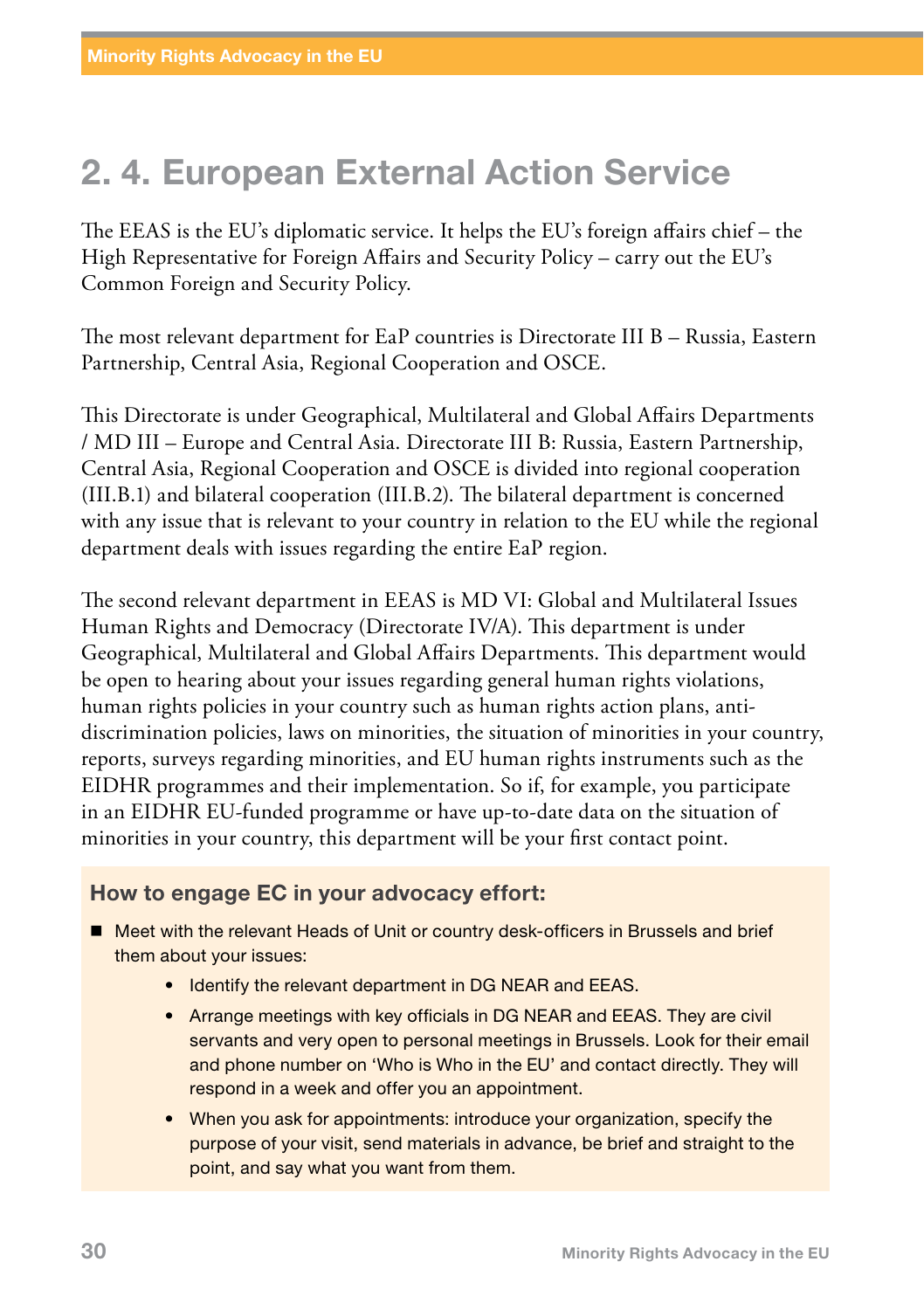- For the visits: set a maximum of three advocacy messages you want to raise, write and outline of your speech in advance, bring your business cards and leaflets, prepare data and figures about your minority (population, poverty data, access to health and education data, recent media news, etc.).
- Write a follow up email asking for a response, repeating the issues you agreed on or asking for more contacts or information.
- Although personal contact and face-to-face advocacy are important, effective advocacy does not necessarily require a permanent presence in Brussels. You can send your position papers, comments or recommendations to the relevant EC officials via email or post. Make sure, you submit the information in question to the EU Delegation and relevant government officials in your country as well.
- Give input to the annual progress reports:

The EC issues the annual Progress Report in March each year.7 The reports are based on wide consultation with the countries' relevant ministries, key stakeholders and NGOs. The information is collected by the Delegations and the EEAS. Your information will be channelled most effectively if you convey your information using both. The EEAS opens consultation (mainly online platform) in early September every year. You have to look for this channel either on EEAS website or the Civil Society Forum newsletter. When using the online platform, you just have to compile a short text (a maximum of 5 pages including recommendations) and send it to them. No specific format or template required. You can also reinforce this written submission through personal meetings with EEAS officers or by sending the information to the EU Delegation in your country and posting it on your organization website.

- Send your shadow reports, position papers and written interventions prepared for intergovernmental organizations, e.g. UN treaty bodies or the Framework Convention for the Protection of National Minorities (FCNM) Advisory Committee, to your contacts.
- **Invite the relevant officials to some of your activities, if you organize events in Brussels,** especially if they are funded by the EC. They often deliver presentations, participate in debates or in NGOs' trainings, as needed.
- Find out when Commissioners will be visiting your country and try to organize a meeting with them. Your national contacts could help you make an appointment or, if this is not possible, ask the local EU Delegation or your Brussels-based contacts, including EC officials or MEPs, to help you with this.

Remember: your issue or human rights issue is one of hundreds of issues on the agenda of the officer you meet with. You are competing for their attention for your problem. The key to success is to (a) be up to date regarding political developments regarding your country and the EU, (b) use evidence, data and figures, and (c) be brief and informative.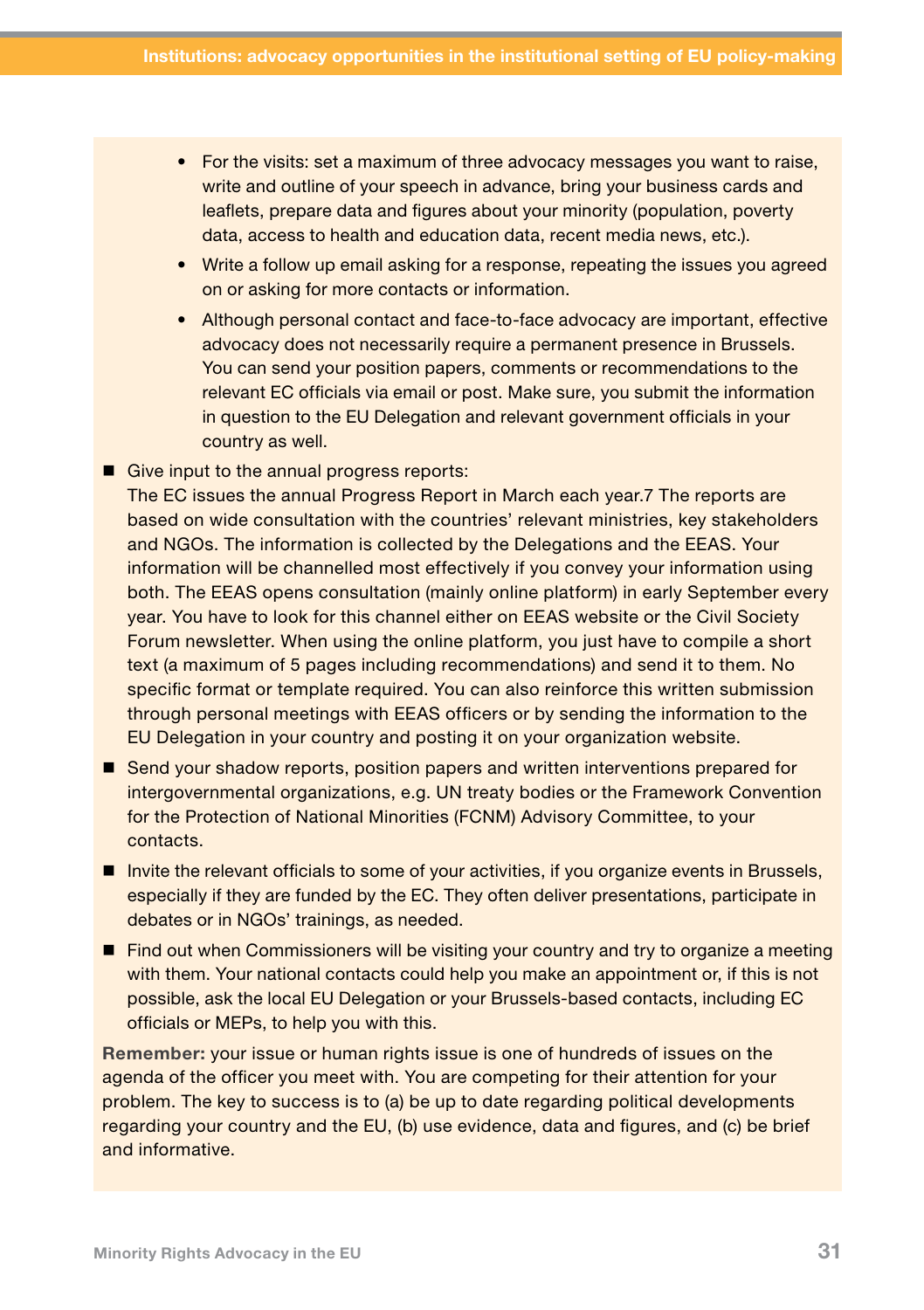## 2. 5. The Eastern Partnership Civil Society Forum

The EaP Civil Society Forum is the main consultation forum for dialogue between the EU institutions and civil society in the EaP countries. The EaP Civil Society Forum is a unique multi-layered regional civil society platform aimed at promoting European integration, and facilitating reforms and democratic transformations in the six EaP countries. It provides a forum for exchange and consultation, allocates grants for members and also distributes information about the EaP. The forum works in four thematic working groups:

- (1) [WG1: Democracy, human rights, good governance and stability](http://eap-csf.eu/en/working-groups/wg1-democracy-human-rights/)
- (2) [WG2: Economic integration and convergence with EU policies](http://eap-csf.eu/en/working-groups/wg2-economic-integration/)
- (3) [WG3: Environment, climate change and energy security](http://eap-csf.eu/en/working-groups/wg3-environment-energy/)
- (4) [WG4: Contacts between people](http://eap-csf.eu/en/working-groups/wg4-contacts-between-people/)

Their website, one of the first reference points for civil society in the region, is in Russian and English ([http://eap-csf.eu/\)](http://eap-csf.eu/).

The Civil Society Forum has two main access points for minority activists:

The first is the Civil Society Forum Annual Assembly, which provides the opportunity to be a participant in the forum. You will be entitled to vote on key decisions and recommendations to the EU. This is a fully funded opportunity for activists to participate and contribute to the forum. You have to apply for participant status in the assembly each year. The application is open from March to April and is advertised on the forum website and in the newsletter. If you fill out an application, the Forum Steering Committee and other bodies will select and approve your participation based on a number of criteria.

Once you are selected, you should prepare any material necessary for your participation. Usually the forums are held in November each year in one of the EaP countries. The assemblies are huge forums, with more than 200 participants, several working groups and side events. [http://eap-csf.eu/en/annual-csf-assemblies/](http://eap-csf.eu/en/annual-csf-assemblies/assembly-2015/) [assembly-2015/](http://eap-csf.eu/en/annual-csf-assemblies/assembly-2015/)

Second, each EaP country has its own National Platform to unite civil society in the country and channel its voice toward the EU. National Platforms have their own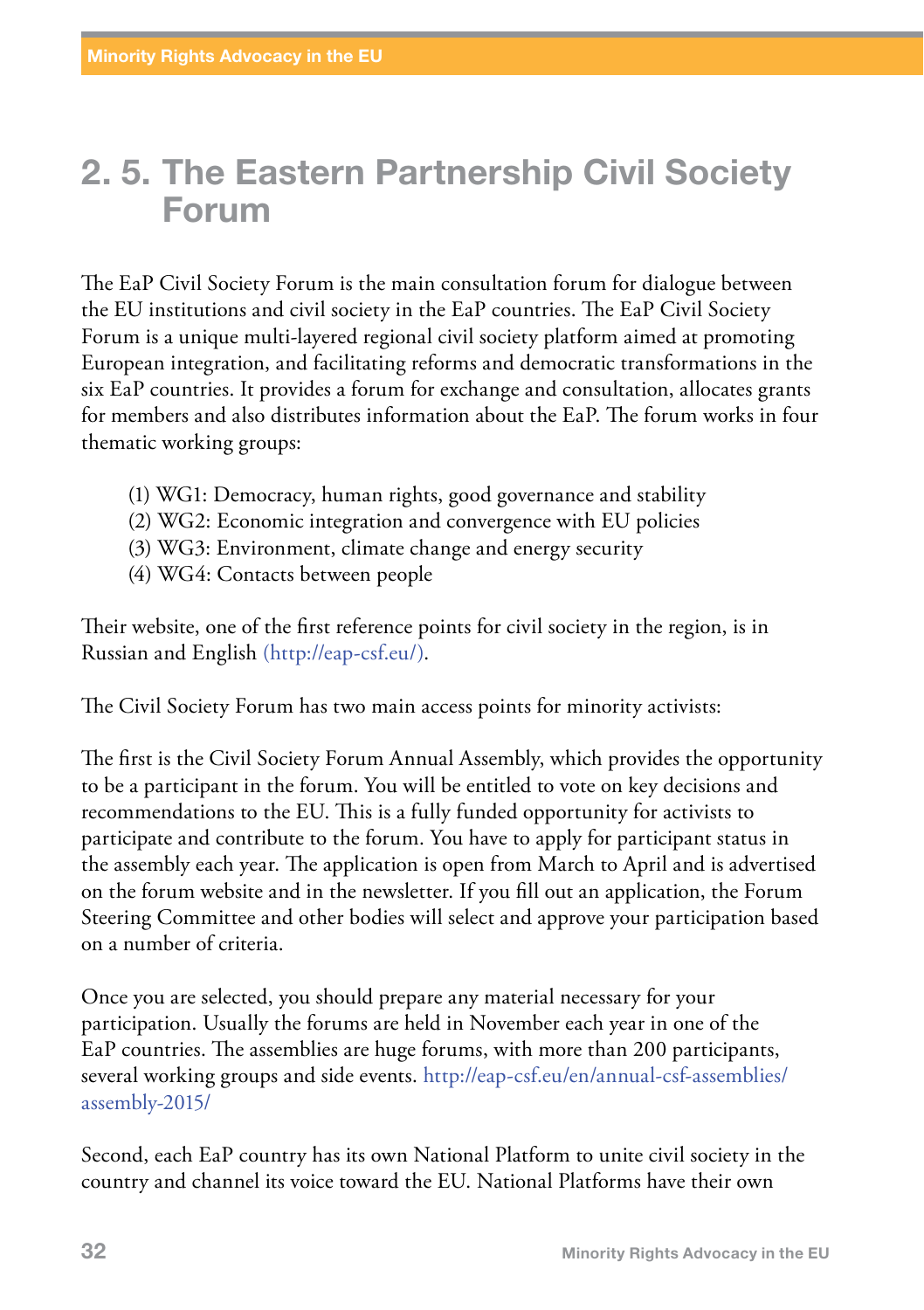regulation, but if your organization is active in European matters, your application for membership will be accepted. National Platforms are key actors in consultations between the EU and domestic civil society, and have great influence, both on the EU and on your country's policies. National Platform coordinators facilitate the platforms' work. Your organization could feed information into National Platform work, recommendations and meetings with the EU regarding EU policies, Action Plans and the monitoring of Association Agreements.

#### How to engage the EaP Civil Society Forum in your advocacy effort:

- Apply to and participate in the EaP Civil Society Forum annual assemblies.
- Actively participate in your country's National Platform work to have your say about the relations between the EU and your country, and to influence national policies.
- Actively participate in your working group's work throughout the year.

Most probably you will engage with WG1: Human Rights or WG4: Contacts between people. A specific sub-group on anti-discrimination and minorities was established in 2014, so you might want to join this group work. They develop their annual action plan every year. Join in with your events, reports and activities, and inform the other members. Also you can organize events in the sub-group framework or ask for assistance from the working group coordinators. Coordinators' contacts are available at:

<http://eap-csf.eu/en/working-groups/wg1-democracy-human-rights/> <http://eap-csf.eu/en/working-groups/wg4-contacts-between-people/>

- Send your shadow reports, position papers and written interventions to the Secretariat of the Civil Society Forum.
- **Organize events in Brussels or in the Civil Society Forum Assemblies with forum** support.
- Use the Civil Society Forum to channel your message to EU decision-makers and to create alliances among other civil society organizations.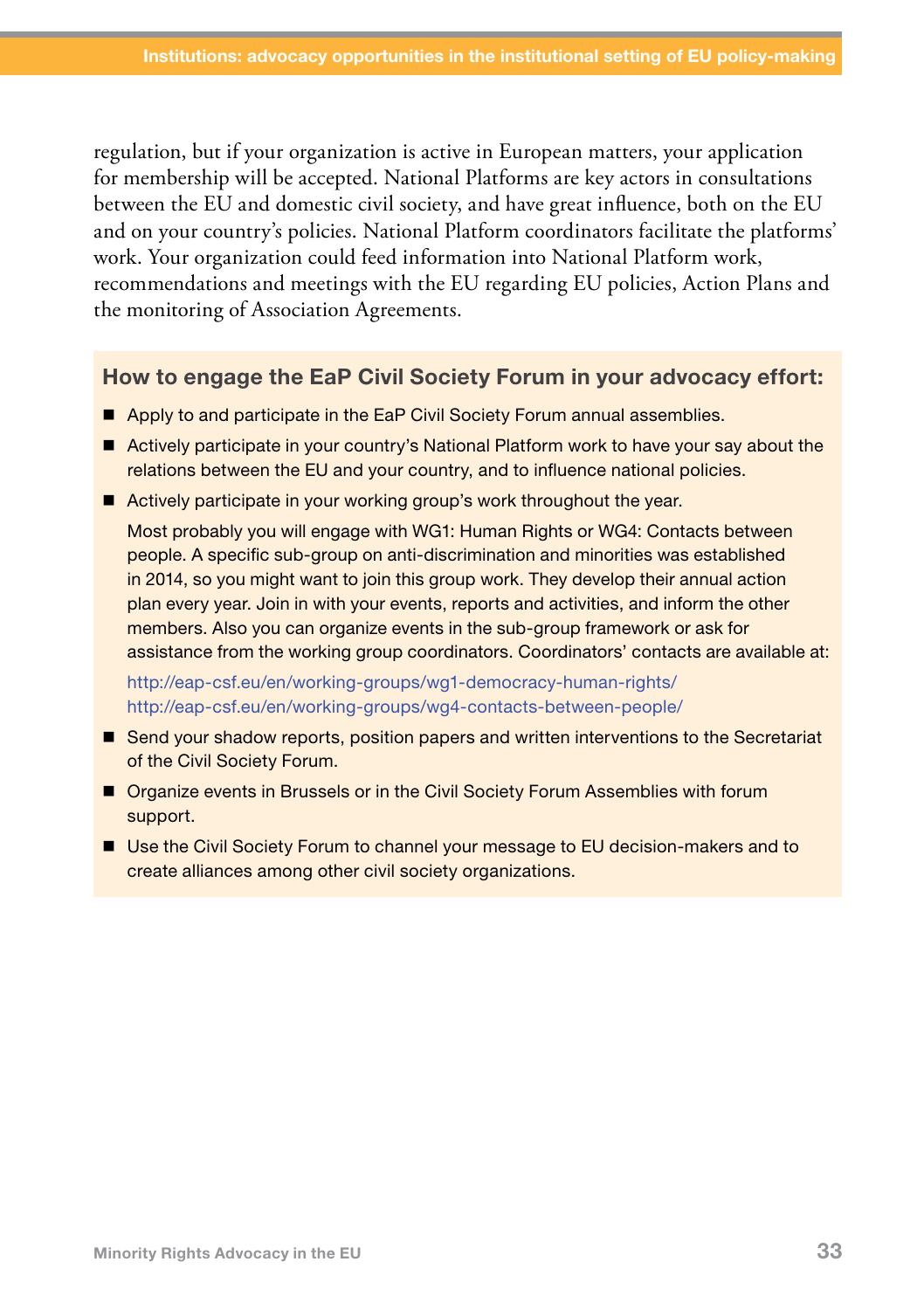#### Testimony:

Eastern Partnership Minorities Network representatives and first-time participants in the Civil Society Forum Annual Assembly in Chisinau, Moldova, October 2013



'I have been working for Yezidi minority's rights and well-being for years. My community suffers from multiple discrimination and poverty in Armenia. I joined the network to get connected with other minorities and find solutions for our issues together. I participated at the 5th Civil Society Forum in Chisinau for the first time in 2013 to share my community experience and reach out to NGOs and decision-makers from the region.' Boris Tamoyan, Sinjar Yezidi National Union, Armenia<br>Boris Tamoyan, Singleton Charles and Scheme Chiefen and find solutions for our issues together. I participated<br>Chisinau for the first time in 2013 to share my community<br>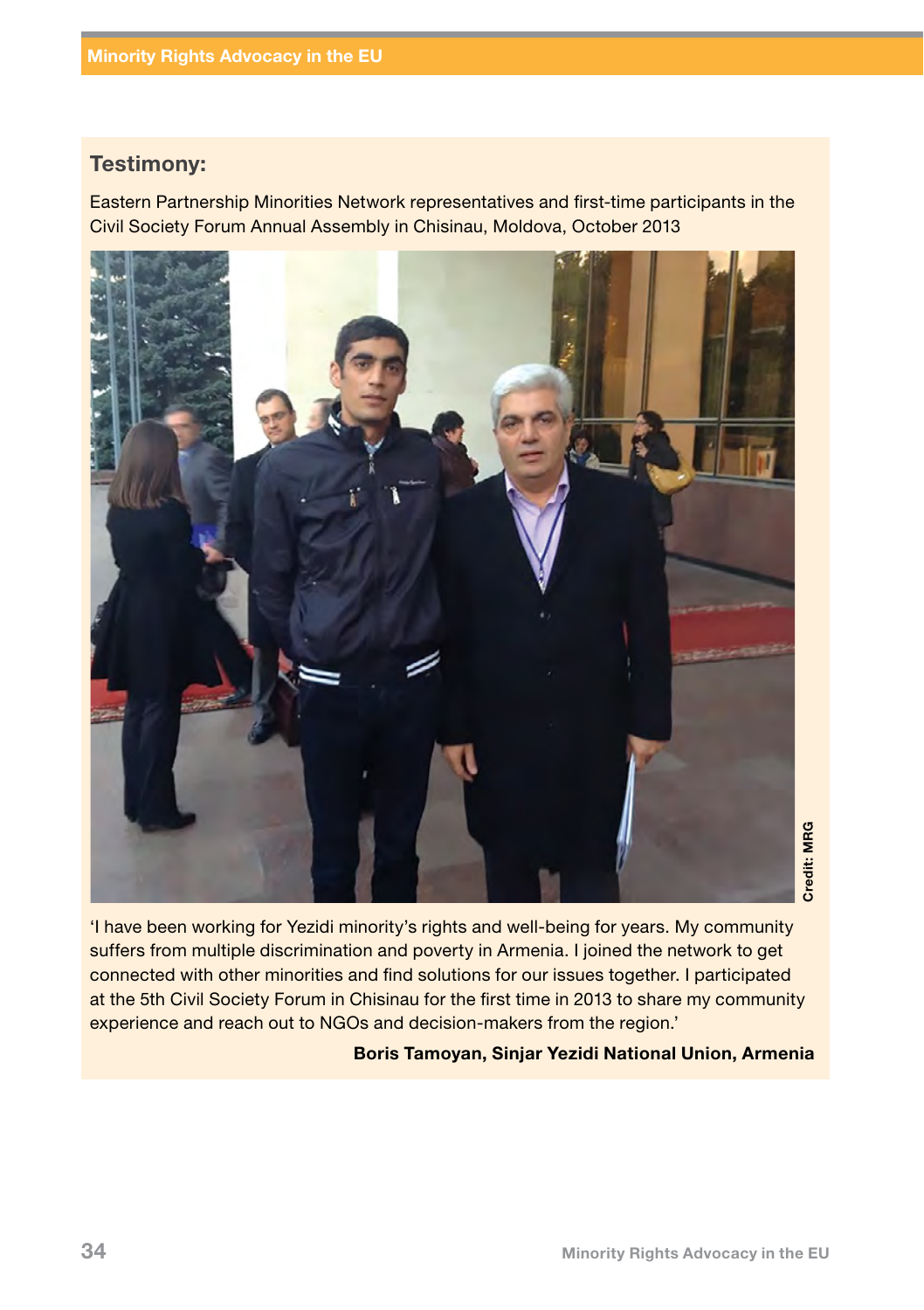# 2. 6. EU Delegations in EaP countries

The EU has Delegations in all capitals of EaP countries. EU Delegations implement the EU's foreign policies, liase with key stakeholders and monitor the implementation of Association Agreements in the host country. The Delegations analyse and report to Brussels on the developments in their host countries. Also, the Delegations are in charge of development aid administration and building contacts with local partners, in particular with civil society.

Each Delegation has special department dealing with politics, civil society and human rights. In EaP countries they are:

- Armenia Political, Economic, Press and Information Section (current head: Dr Dirk Lorenz)
- Azerbaijan Political, Economics and Press & Information Section (current head: Toralf Pilz)
- Georgia Political, Press and Information Section (current head: Radosław Darski)
- Moldova Political and Economic Section (current head: Wicher Slagter)
- Ukraine Political Section (current head: Hannes Schreiber)

Respective sections are in charge of political dialogue in general and relations with civil society in particular. They often hold conferences and other events devoted to particular policy issues, and employees of these sections are also responsible for the administration of aid, or grant programmes.

Human rights norms in general and minorities' rights in particular are one of the cornerstones of EU policy. The EU is bound by UN treaties and regional legislation on human rights. Thus promotion of human rights standards in the neighbourhood is one of the priorities of EU Delegations. This makes heads of the EU Delegations and heads of political sections key stakeholders for advocacy efforts of civil society organizations. Also, the Delegations can be partners for NGOs in transmitting the message of local civil societies to the European leadership.

When addressing EU Delegations it is important to keep in mind that the Delegations in EaP countries are responsible for assessing the progress made towards the objectives of the Action Plans and Association Agendas. Minority rights issues constitute a part of the democracy and good governance section of the Association Agreement. This means that if you are able to align your advocacy issue with the Association Agenda it will get more attention from the representatives of the Delegation. Each year, the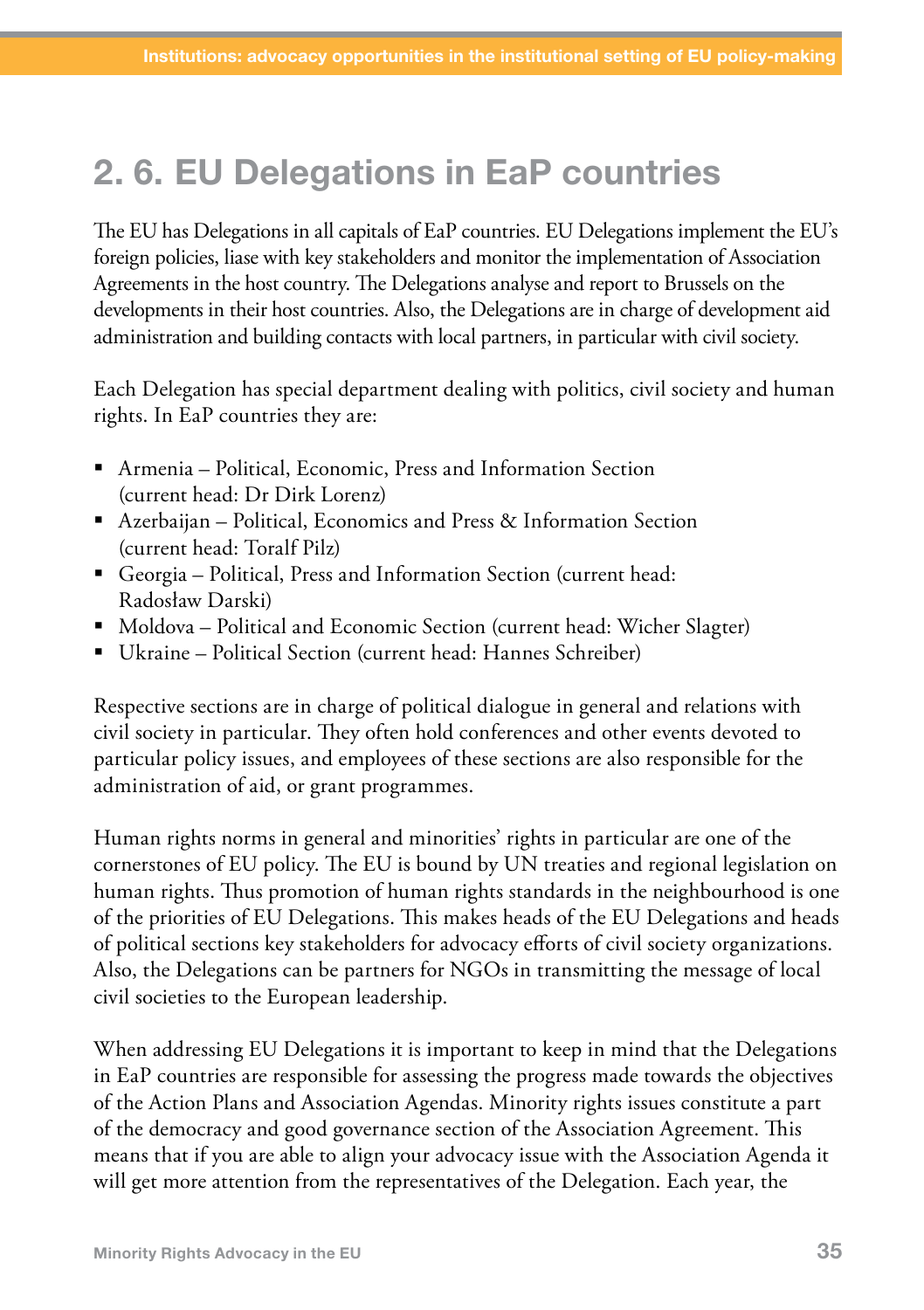#### Testimony:

Moldovan minority organizations meet HE Ambassador Tapiola, EU Delegation in Moldova, October 2015



'One of the most important and impressive meetings was the one with HE Ambassador Tapiola, EU Delegation in Moldova. HE Ambassador met us in the EU Delegation premises and it was very remarkable for everyone. He presented recent EU–Moldova developments, the support offered by the EU for Moldovan development, including civil society engagement. He appreciated our project's initiative to set a platform for dialogue with national and international decision-makers and was pleased to acknowledge the high level of participants' knowledge about EU matters. The project beneficiaries asked questions of interest to them, prepared and discussed well ahead in the online Facebook group, ranging from energy security to the territorial integrity of the state. As the meeting was before the elections, the questions related to the agenda for the future and continuation of the pro-European vector was part of the discussion.'

#### Dimitry Lecartev, Association of Ukrainian Youth in Moldova 'Zlagoda'

Delegation prepares the progress report and you can provide the officers with necessary information, or engage in the preparation of the report. The government of your country is interested in achieving the progress, which gives you additional leverage to getting your issue resolved.

The main source of support for the activities of NGOs aimed at human rights protection or promotion comes through [the European Instrument for Democracy and Human](http://eeas.europa.eu/delegations/georgia/eu_georgia/tech_financial_cooperation/instruments/european_instrument_for_democracy/index_en.htm)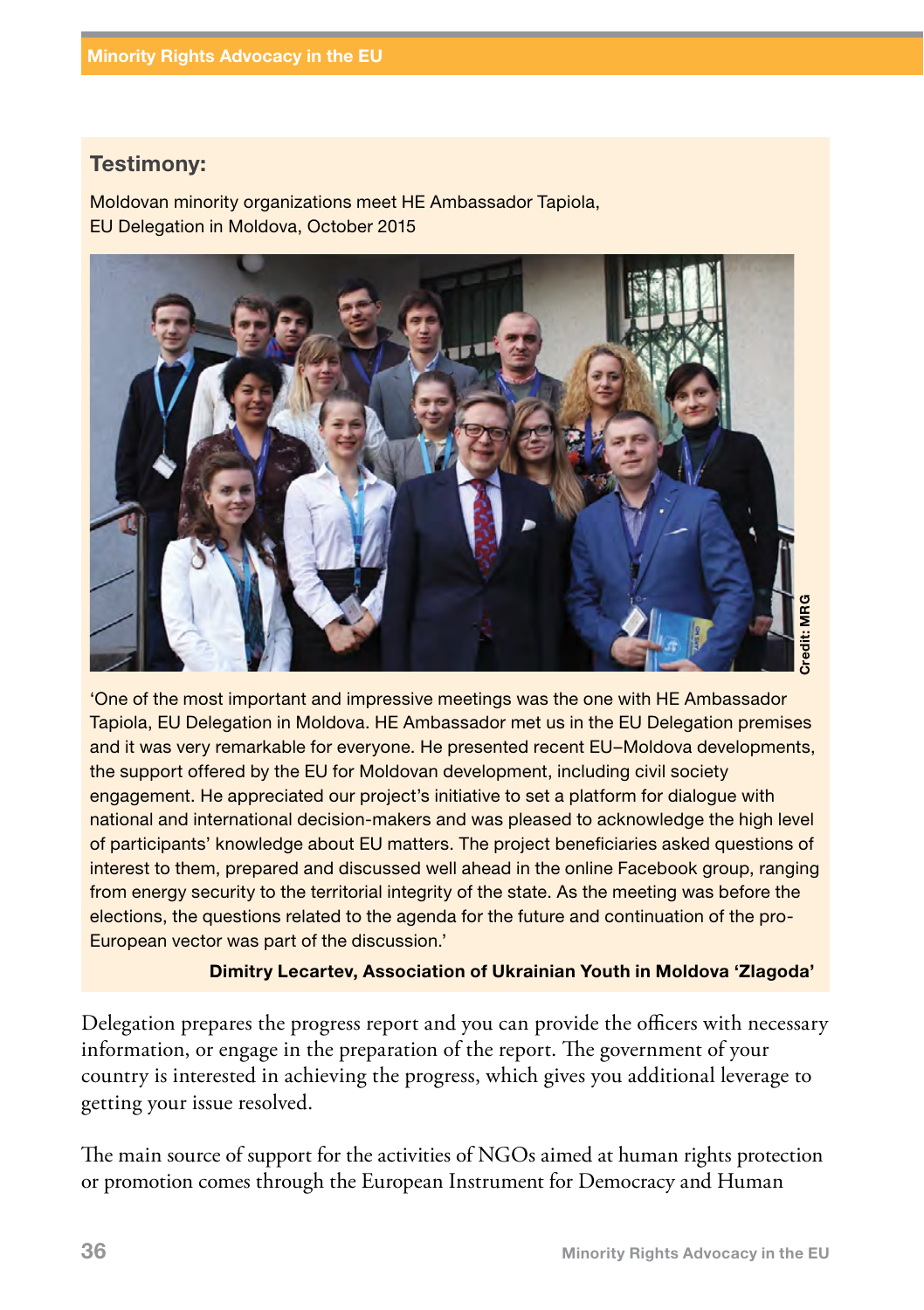[Rights](http://eeas.europa.eu/delegations/georgia/eu_georgia/tech_financial_cooperation/instruments/european_instrument_for_democracy/index_en.htm) (EIDHR), which has financed a wide variety of projects, both through large projects managed from Brussels and through the micro-projects which are managed directly by the EU Delegations. Recurring themes in the EIDHR programme have been protection of the rights of vulnerable groups of population (children, women, elderly people, victims of domestic violence, ethnic minorities, Internally Displaced People). You can monitor the calls for proposals from EIDHR published at Delegations' websites and apply for funding. Also, you can reach out to the managers in your local Delegation and explain that your issue is aligned with EIDHR objectives and ask for cooperation.

#### How to engage the EU Delegation in your advocacy effort:

- **I** Identify your issue.
- Check whether it falls within Association Agreement agenda or ENP priority.
- Write letter to the head of the Delegation and/or the head of the political section specifying the link between your issue and European policy.
- Make a follow-up call asking for response and if there are any activities (conferences, workshops, reports) aligned with your topic.
- Suggest how you can contribute to the EU Delegation's work on the topic.
- Schedule a meeting with officers working on your topic and provide them with information from the field and policy suggestions.
- **Find out what public events are on the schedule of the EU Delegation in your country,** attend the events and establish contacts with responsible managers.
- EU Delegations provide the bulk of information in *regular reports* to DG Enlargement which then compiles the reports. It is therefore essential that you make sure that you are involved in the consultations prior to the release of country reports. Forward your feedback on the actual regular report to the relevant EC staff, together with your concrete recommendations for its improvement, if this is the case.
- Send your shadow reports, position papers and written interventions prepared for intergovernmental organizations, such as UN treaty bodies or the FCNM Advisory Committee, to your contacts.
- Invite the relevant officials to some of your activities, especially if they are funded by the EC. They often deliver presentations, participate in debates or attend trainings, as needed.
- $\blacksquare$  If you find that the relevant EC official is not familiar with minority rights and the situation of minorities in your country, invite him/her to the trainings organized by your organization or another NGO or INGO to deliver a presentation and get acquainted with minority representatives.

Remember: your project is one of hundreds of issues on the agenda of the EU Delegation in your country. You are competing for attention to your problem. The key to success is to get manager motivated. This can be done by: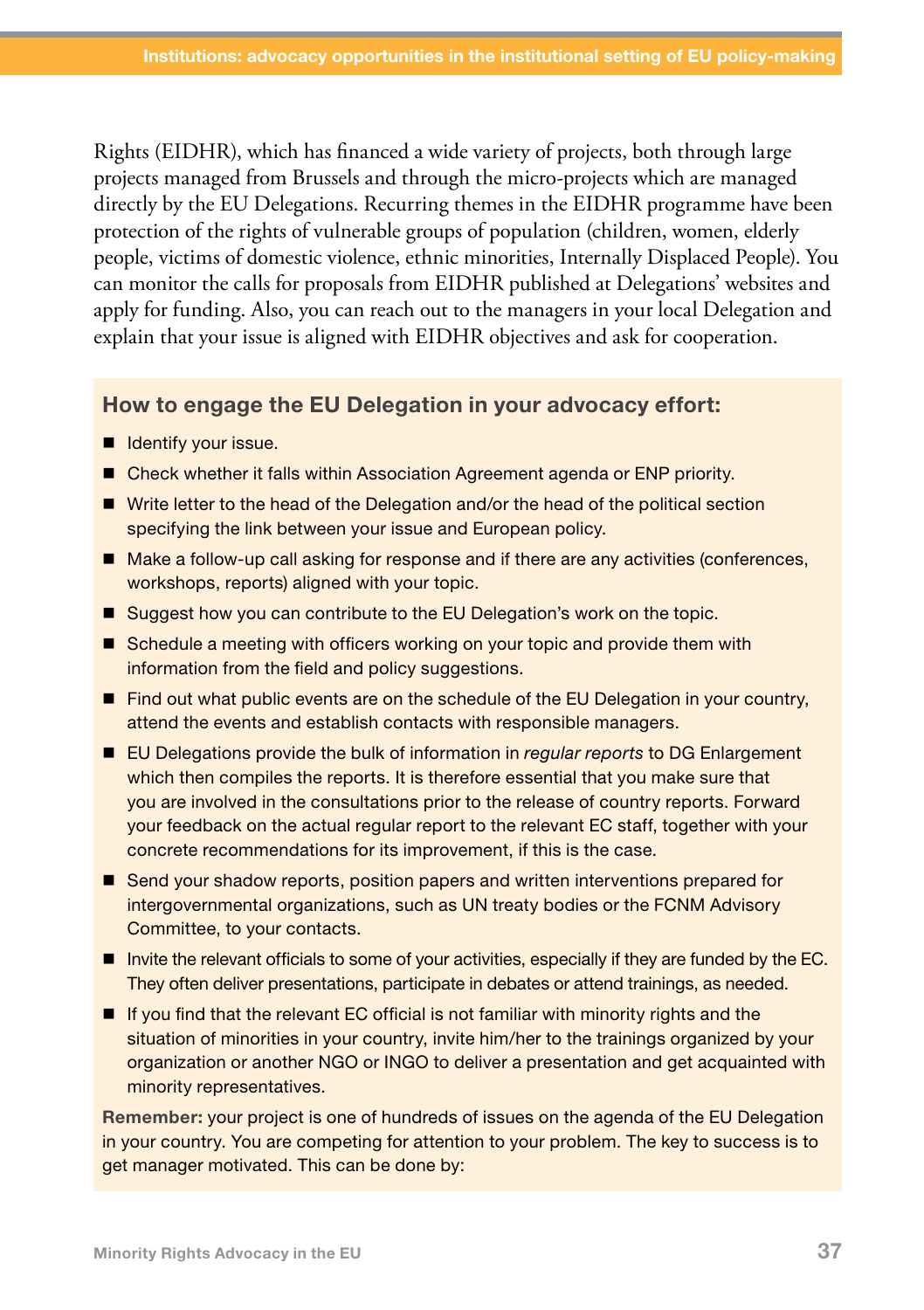- demonstrating that your case is outstanding and important (especially grave violation of human rights; violation of *jus cogens* norms – that is, mass atrocity committed by the government; threat to people's lives);
- $\blacksquare$  demonstrating that the activity of your organization is able to advance a project which the EU is involved in anyway (i.e. providing information or analysis of an issue on which EU officials have to report or hold negotiations with government of your country).

### 2. 7. Embassies of EU member states in EaP countries

Besides the EU Delegations, embassies of EU member states are an important gateway to European policy. Traditionally, the most active embassies engaged in human rights are the embassies of Germany, Norway, Denmark, Sweden, Finnland and Hungary. These embassies usually have departments working on political and human rights issues. However, as minority rights is not part of the *EU legislation* and the member states' positions on and support for this issue can differ significantly, it is important that to carry out advocacy with embassies strategically relevant to your issue. Sometimes they can give out small grants. Embassies are also connected to the development agencies of their countries, for example, SIDA in Sweden and GTZ, Fridrich Ebert Stiftung and so on in Germany.

#### How to engage the embassy of EU member states in your advocacy effort:

- If Identify your issue and see if it can be aligned with the embassy's projects in your country.
- Find out the name of responsible officer.
- Invite relevant staff from embassies to your events. This can raise your profile but also you can ask the invitees to deliver presentations on their country's minority-related experiences.
- Write him/her an email describing your issue and show how the embassy's project can benefit from cooperation with your organization, or how your problem falls within the policy priorities of the embassy in your country.
- Ask if the embassy runs small grants projects on your topic.
- Analyse the priorities of foreign policy of this country. Are human rights one of the priorities for this country? Do they care more about development (then maybe you can point to the need for development of rural indigenous communities).
- The embassy can provide you with contacts you need. They can get you the contact information of an MEP you wish to meet in the home capital or they can provide you with a list of organizations which deal with minority issues or the contact information of minority organizations.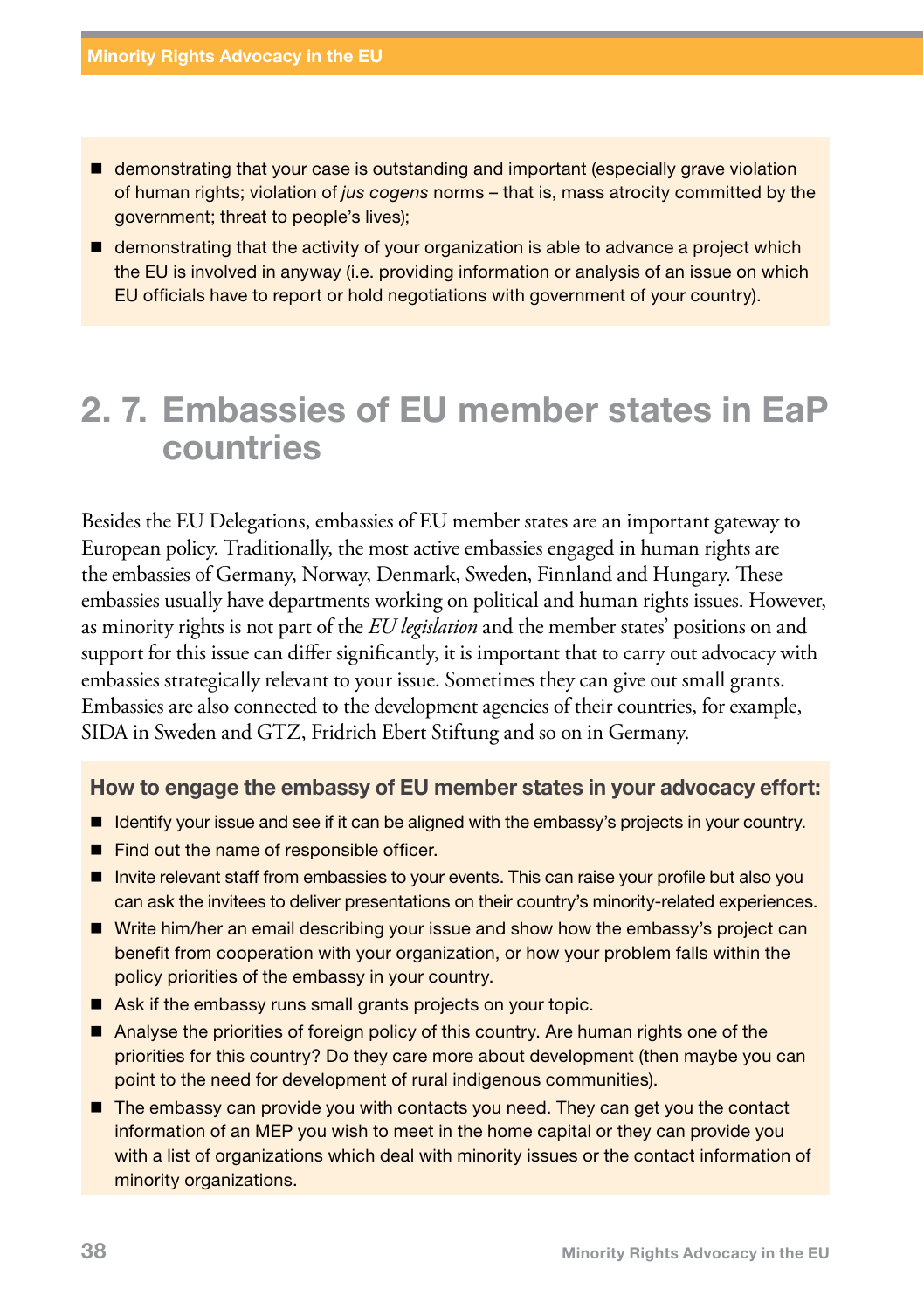# 3. Resources and contacts for advocacy activists

#### International NGOs and donors supporting minority activities

Eastern Partnership Minorities Network (EaPMN) [www.minorities-network.org](http://www.minorities-network.org) Minority Rights Group International (MRG) [www.minorityrights.org](http://www.minorityrights.org) King Baudouin Foundation (KBF) [www.kbs-frb.be](http://www.kbs-frb.be) European Centre for Minority Issues (ECMI) [www.ecmi.de](http://www.ecmi.de) Open Society Institute [www.soros.org](http://www.soros.org/initiatives/regions/south-eastern_europe) European Roma Information Office (ERIO) [www.erionet.org/](http://www.erionet.org/). International Partnership for Human Rights (IPHR) [www.iphronline.org](http://www.iphronline.org)

#### European NGO networks

ENAR (European Network against Racism), a coalition of about 600 ENGOs working to combat racism in all the EU member states [www.enar-eu.org](http://www.enar-eu.org/)

HRDN (Human Rights Democracy Network), an informal grouping of a large number of human rights NGOs working at the European level, including Amnesty International and Human Rights Watch <http://www.hrdn.eu/>

CONCORD, a European NGO confederation for relief and development consisting of 10 international networks and 18 national associations from the European member states and the candidate countries, representing altogether about 1200 NGOs [www.concordeurope.org/](http://www.concordeurope.org/)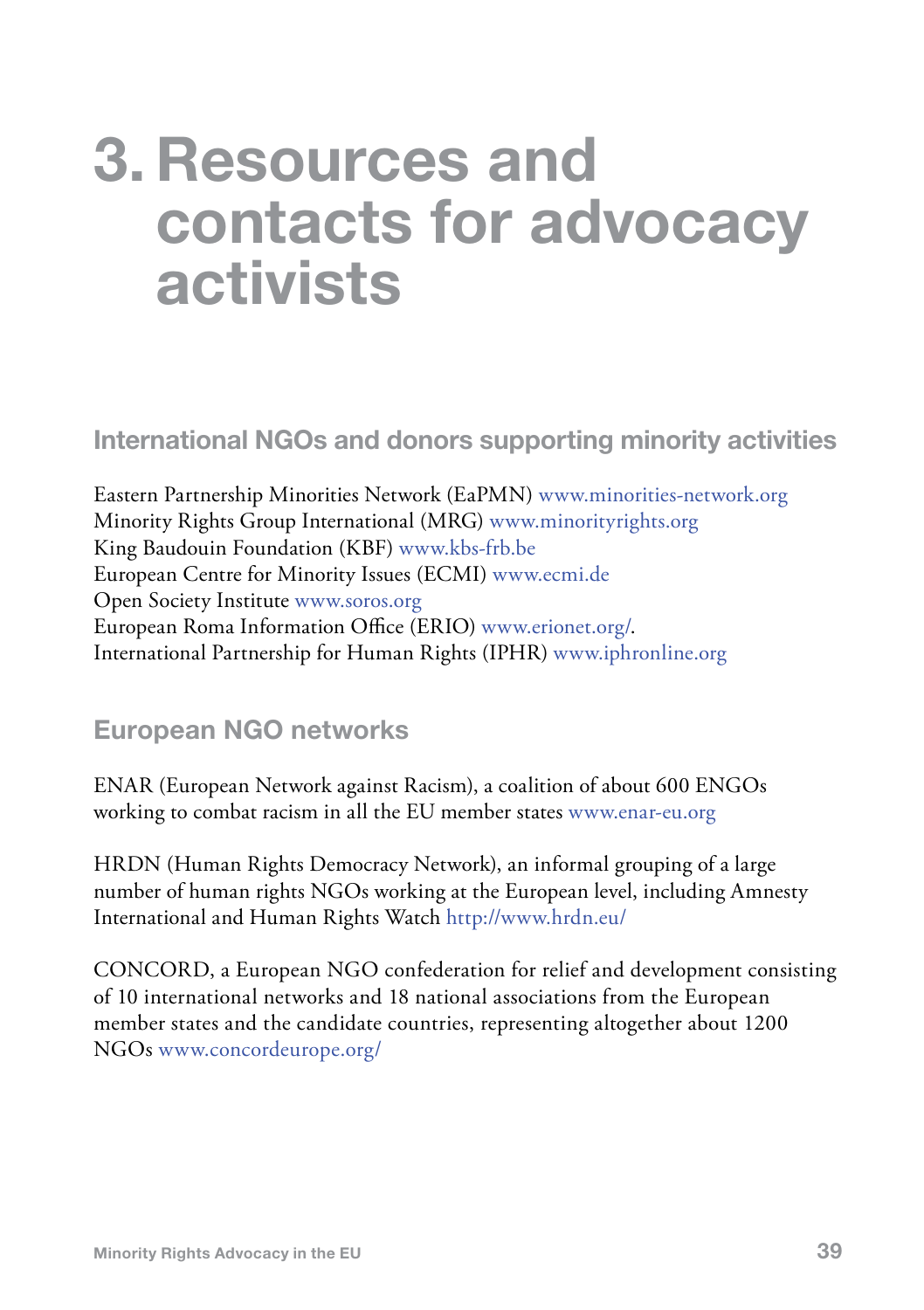#### Relevant contacts

The Electronic Directory of the European Institutions (EU Who's who) <http://europa.eu/whoiswho/whoiswho.html>

#### EU Delegations

The EU has delegations in 118 countries, just as states have embassies abroad. Delegations are mainly in charge of promoting European interests throughout the world, but they also play a key role in the implementation of external assistance.

#### Delegation of the European Union to Armenia

21 Frik Street, Yerevan 0002, Armenia Entrance for visitors: Proshyan Street

Telephone: +374 (10) 54 64 94 ▪ Fax: +374 (10) 54 64 95 Email: [Delegation-Armenia@eeas.europa.eu](mailto:Delegation-Armenia@eeas.europa.eu)

#### Delegation of the European Union to Azerbaijan

11th floor, 90A Nizami Street, Landmark III, Baku

Telephone: (+994-12) 497 20 63 ▪ Fax: (+994-12) 497 20 69 Email: [Delegation-Azerbaijan@eeas.europa.eu](mailto:Delegation-Azerbaijan@eeas.europa.eu)

#### Delegation of the European Union to Belarus

34A/2 Engels Street, 220030 Minsk Republic of Belarus

Telephone: +375 (17) 328 66 13 ▪ Fax: +375 (17) 2891281 Email: [delegation-belarus@eeas.europa.eu](mailto:delegation-belarus%40eeas.europa.eu?subject=) [delegation-belarus-press@eeas.europa.eu](mailto:press@delukr.eeas.europa.eu) (Press & Information) <http://eeas.europa.eu/delegations/belarus>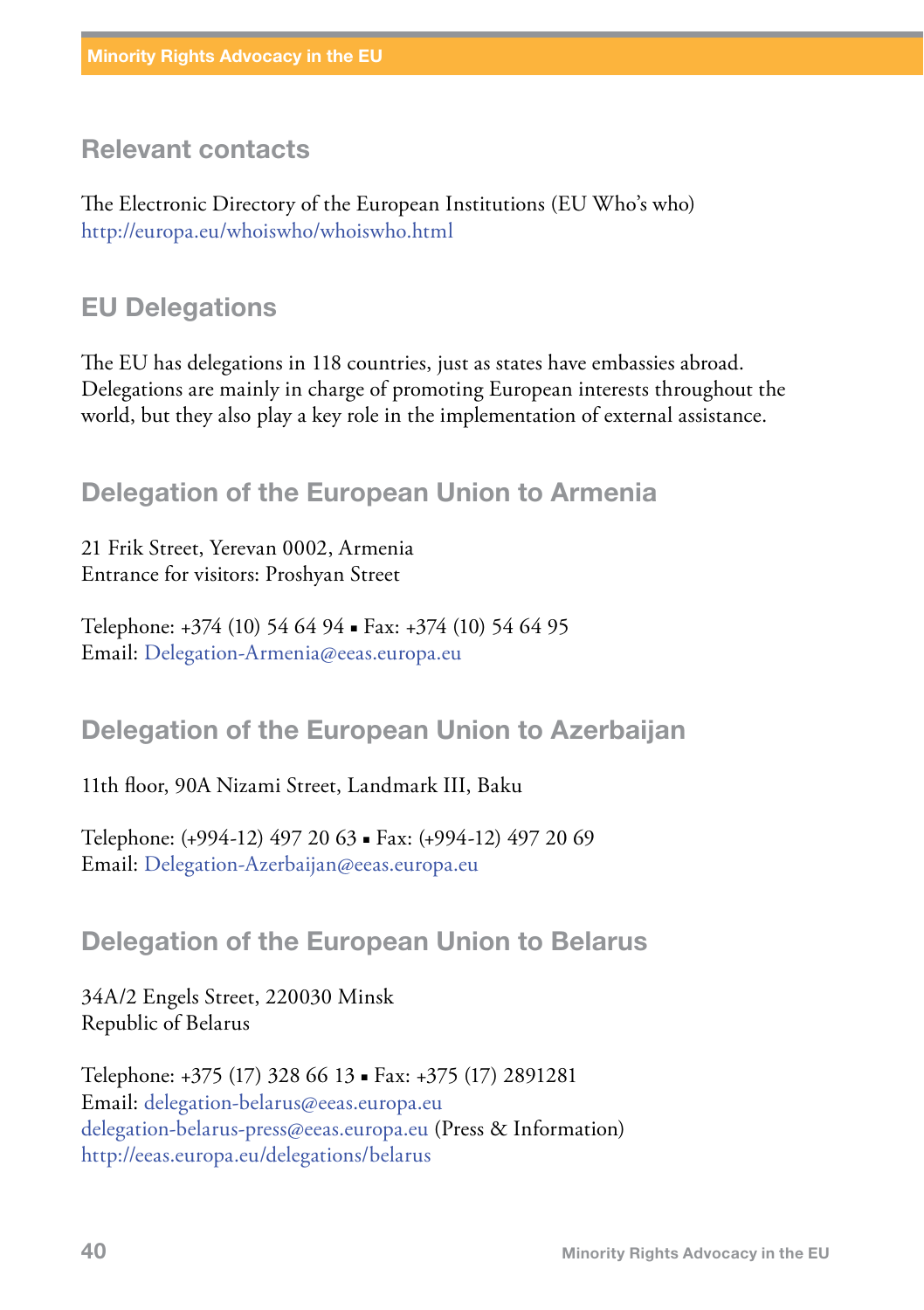#### Delegation of the European Union in the Republic of Georgia

38 Nino Chkheidze Street, Tbilisi, 0102 Georgia

Telephone: (995 32) 294 37 63 / 294 37 69 ▪ Fax: (995 32) 294 37 68 Email: [Delegation-Georgia@eeas.europa.eu](mailto:Delegation-Georgia@eeas.europa.eu) 

#### Delegation of the European Union to the Republic of Moldova

12 Kogălniceanu Street, MD-2001 Chișinau Republic of Moldova

Tel : (+373 22) 505210 ▪ Fax: (+373 22) 272622 Email: [Delegation-Moldova@eeas.europa.eu](mailto:Delegation-Moldova@eeas.europa.eu)

#### Delegation of the European Union to Ukraine

101 Volodymyrska Street, Kyiv, 01033 Ukraine

Telephone: +380 (44) 390 8010 Email: [delegation-ukraine@eeas.europa.eu](mailto:delegation-ukraine@eeas.europa.eu)

#### Directorate General for Enlargement and Neighbourhood Policy (DG NEAR)

European Commission, DG NEAR, Rue de la Loi 15, B-1049 Brussels

Tel: + +32 229-91111 Website:<http://ec.europa.eu/enlargement/>

See 'Who is who in the EU': <http://europa.eu/whoiswho/whoiswho.html> to find persons in DG NEAR (to send an email to a specific person in the EC, use the following email address format: lastname@cee.eu.int). DG NEAR is divided into four directorates: Directorate A 'Strategy and Turkey' · Directorate B 'Neighbourhood South' Directorate C 'Neighbourhood East' ▪ Directorate D 'Western Balkans'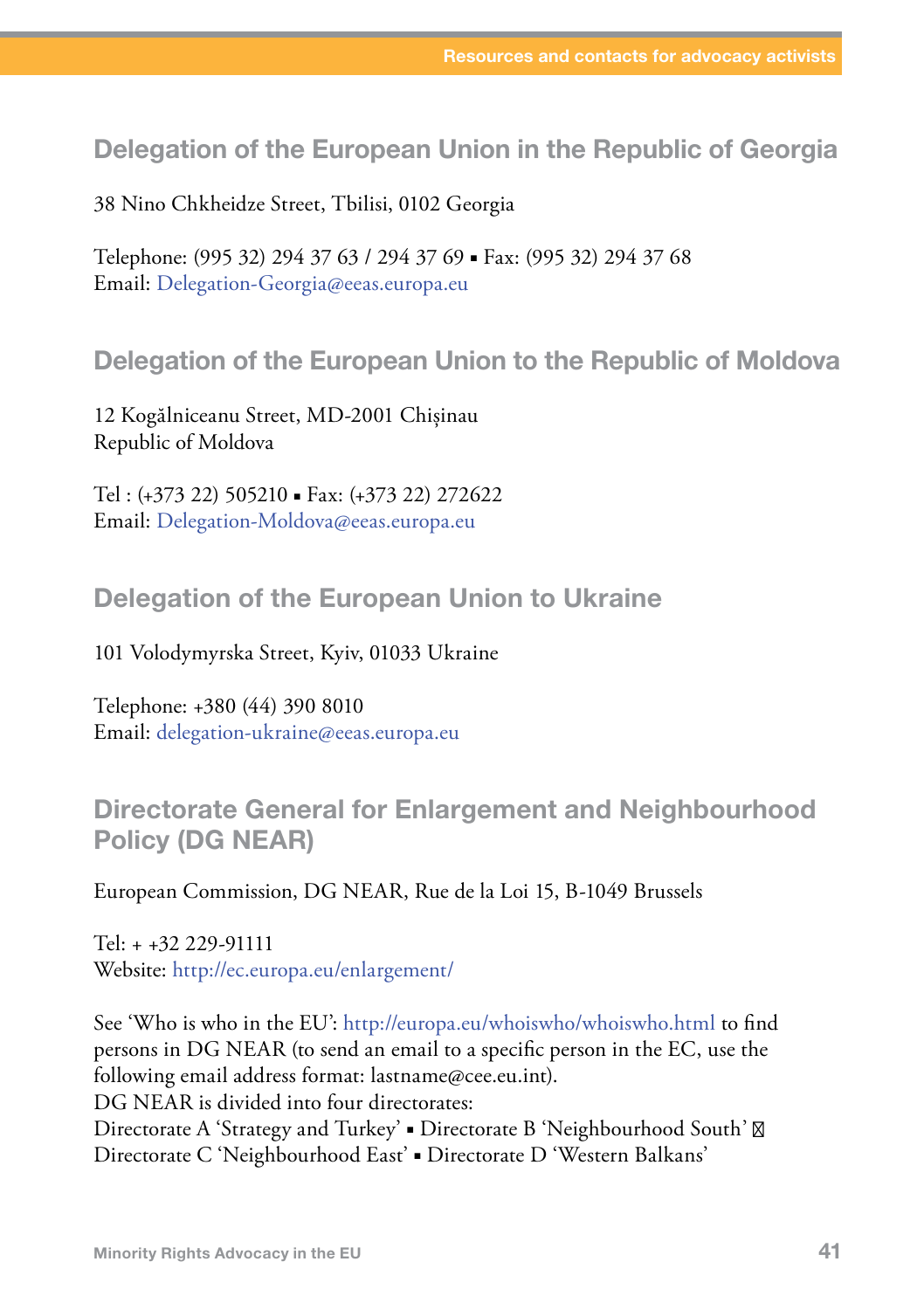Directorate-General for International Cooperation and Development (DG DEVCO)

Rue Joseph II 59/Josef II-straat 59, 1049 Bruxelles/Brussels Belgium

Tel: +32 229-65802 / 229-93520 Website: http://ec.europa.eu/europeaid/

#### European External Action Service (EEAS)

European Commission, Rond Point Schuman 9A, B-1046 Brussels

Tel: +32 2584-1111 Website: <http://eeas.europa.eu>

See 'Who is who in the EU' <http://europa.eu/whoiswho/whoiswho.html>to find people in the European Commission. (to send an email to a specific person in the EC, use the following email address format: lastname@cee.eu.int).

In EEAS, the relevant department to the Eastern Partnership:

[EEAS – European External Action Service](http://europa.eu/whoiswho/public/index.cfm?fuseaction=idea.hierarchy&nodeid=269879) [/Geographical, Multilateral and Global](http://europa.eu/whoiswho/public/index.cfm?fuseaction=idea.hierarchy&nodeid=280077)  [Affairs Departments](http://europa.eu/whoiswho/public/index.cfm?fuseaction=idea.hierarchy&nodeid=280077) / [MD III – Europe and Central Asia](http://europa.eu/whoiswho/public/index.cfm?fuseaction=idea.hierarchy&nodeid=280086) / **Directorate III B – Russia, Eastern Partnership, Central Asia, Regional Cooperation and OSCE**

#### European Parliament

European Parliament, The Secretariat, Rue Wiertz, B-1047 Brussels, Belgium

Tel: +32 2 284 21 11 • Fax: +32 2 284 90 75 Website: <http://www.europarl.europa.eu/portal/en>

See<http://www.europarl.europa.eu/committees/en/parliamentary-committees.html>

for a list of committees and their members (to send an email to an MEP, use the following email address format: firstinitiallastname@europarl.eu.int).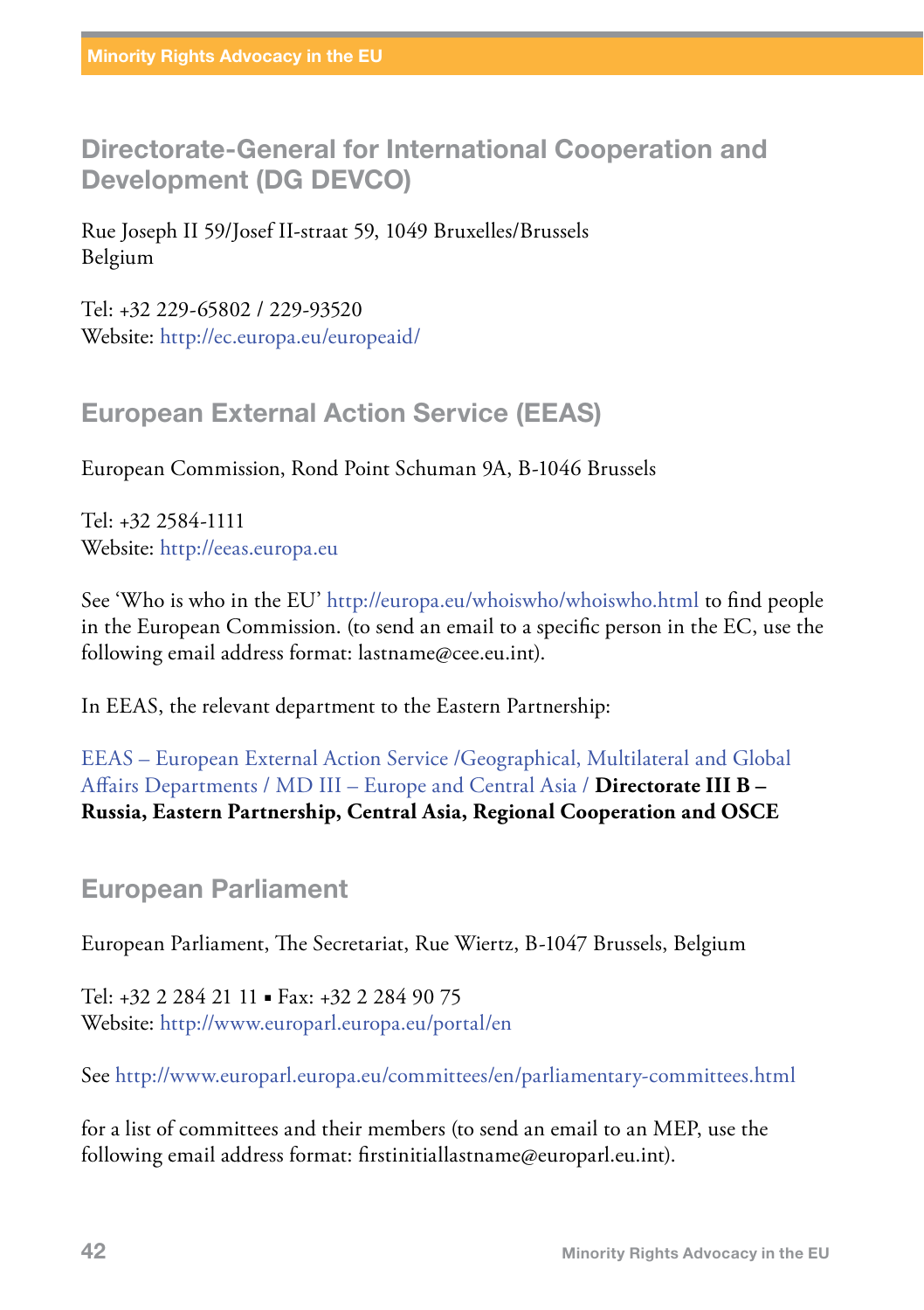#### Eastern Partnership Civil Society Forum

Secretariat of the Steering Committee of the Eastern Partnership Civil Society Forum Rue de l´Industrie 10, 1000 Brussels

tel: +32 2 893 25 85 [communications@eap-csf.eu](mailto:communications@eap-csf.eu) Website: http://eap-csf.eu/

Working groups' coordinators: <http://eap-csf.eu/en/working-groups/wg1-democracy-human-rights/> <http://eap-csf.eu/en/working-groups/wg4-contacts-between-people/>

# Notes

- 1 Adapted from the Capotorti definition. See, Study on the Rights of Persons belonging to Ethnic, Religious and Linguistic Minorities, UN Doc.E/CN.4/ Sub.2/384/Add.1-7 (1977).
- 2 The term 'advocacy' is often used interchangeably with the terms 'campaigning' or 'lobbying'. In this section, 'advocacy' is used as a more general term, referring more to a methodology that includes methods like lobbying and campaigning. In this context, 'lobbying' is defined as influencing decision-makers through direct, private communication. Campaigning is speaking publicly on an issue with a view to generating a response from the wider public, which in turn puts pressure on decision-makers.
- 3 This section is based on Making It Work: Minority Rights Advocacy in the EU: A Guide for NGOs in Southeast Europe, London, MRG, 2006.
- 4 Some of the recommended strategies are based on the following publications: Burson-Marsteller and BKSH, The Definitive Guide to Lobbying the European Institutions, Spring 2005 and EULobby.net, The Lobby Radar, vol.1, no.2, December 2004.
- 5 The 16 countries are: Algeria, Armenia, Azerbaijan, Belarus, Egypt, Georgia, Israel, Jordan, Lebanon, Libya, Moldova, Morocco, Palestine, Syria, Tunisia and Ukraine.
- 6 See: EU External Action, 'ENP Review: stronger partnerships for a stronger neighbourhood', 17 Nov. 2015, available at: http://eeas.europa.eu/top\_ stories/2015/181115\_enp\_review\_en.htm (accessed 2 March 2016).
- 7 See: [http://eeas.europa.eu/enp/documents/progress-reports/index\\_en.htm](http://eeas.europa.eu/enp/documents/progress-reports/index_en.htm)